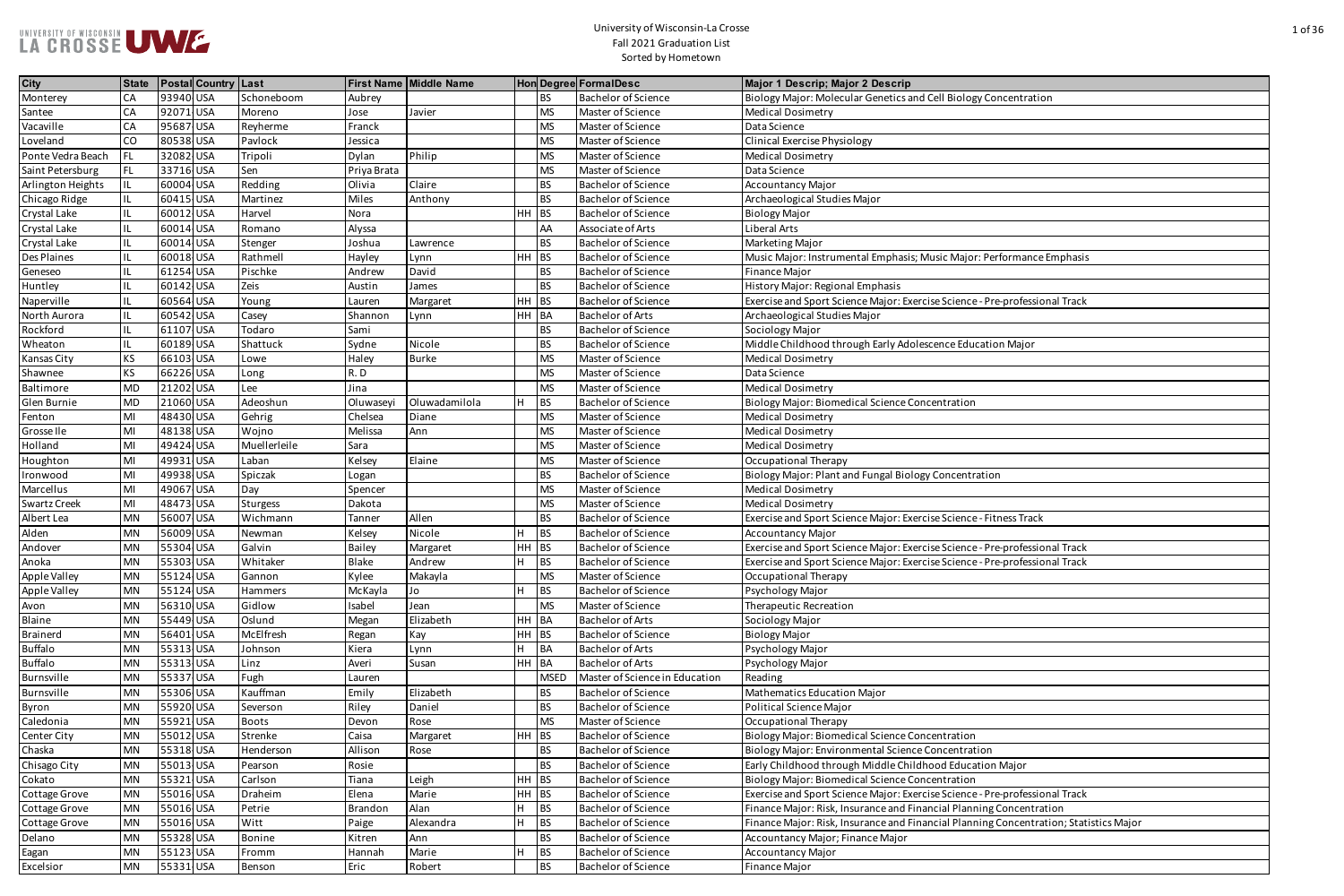| entration                                                          |
|--------------------------------------------------------------------|
|                                                                    |
|                                                                    |
| ucation Major                                                      |
|                                                                    |
|                                                                    |
| <b>Management</b>                                                  |
| e Science - Pre-professional Track                                 |
|                                                                    |
|                                                                    |
|                                                                    |
|                                                                    |
|                                                                    |
| od Education Major                                                 |
| ntration                                                           |
| dies Major: Organizational and Professional Communication Emphasis |
| e Science - Pre-professional Track                                 |
|                                                                    |
|                                                                    |
|                                                                    |
|                                                                    |
|                                                                    |
|                                                                    |
| munity Emphasis                                                    |
|                                                                    |
|                                                                    |
| e Science - Pre-professional Track                                 |
|                                                                    |
| e Science - Pre-professional Track                                 |
|                                                                    |
| ence Education Major                                               |
|                                                                    |
| eld Option A); History Major                                       |
|                                                                    |
| entration                                                          |
| ntration                                                           |
|                                                                    |
| od Education Major                                                 |
|                                                                    |
|                                                                    |
|                                                                    |
| ology Concentration                                                |
| tion                                                               |
|                                                                    |
| e Concentration                                                    |
| e Science - Pre-professional Track                                 |
|                                                                    |
|                                                                    |
|                                                                    |
|                                                                    |
|                                                                    |
| eld Option B)                                                      |
|                                                                    |

| Eyota         | MN        | 55934 USA | Wehseler         | Brooke      | Rose          | BS<br>H     | <b>Bachelor of Science</b>     | <b>Biology Major</b>                                                                                  |
|---------------|-----------|-----------|------------------|-------------|---------------|-------------|--------------------------------|-------------------------------------------------------------------------------------------------------|
| Fairmont      | <b>MN</b> | 56031 USA | Subbert          | Lizzy       |               | <b>BS</b>   | <b>Bachelor of Science</b>     | Biology Major: Biomedical Science Concentration                                                       |
| Farmington    | <b>MN</b> | 55024 USA | Altmann          | Paige       | Alexa         | <b>BS</b>   | <b>Bachelor of Science</b>     | Management Major                                                                                      |
| Farmington    | <b>MN</b> | 55024 USA | Jarema           | Cate        | Danielle      | <b>BS</b>   | <b>Bachelor of Science</b>     | Psychology Major                                                                                      |
| Farmington    | <b>MN</b> | 55024 USA | Muelken          | Maddie      |               | <b>BS</b>   | <b>Bachelor of Science</b>     | Public Health and Community Health Education Major                                                    |
| Hayfield      | <b>MN</b> | 55940 USA | Zahnle           | Bhrett      |               | <b>MS</b>   | Master of Science              | Occupational Therapy                                                                                  |
| Hopkins       | <b>MN</b> | 55343 USA | Warden           | James       | Galand        | MS          | Master of Science              | Data Science                                                                                          |
| Hugo          | <b>MN</b> | 55038 USA | Anderson         | Victor      | Wyatt         | <b>BS</b>   | <b>Bachelor of Science</b>     | Exercise and Sport Science Major: Sport Management                                                    |
| Hutchinson    | <b>MN</b> | 55350 USA | Lansink          | Liz         |               | HH BS       | <b>Bachelor of Science</b>     | Exercise and Sport Science Major: Exercise Science - Pre-professional Track                           |
| Janesville    | <b>MN</b> | 56048 USA | Nicolai          | Abby        |               | <b>BS</b>   | <b>Bachelor of Science</b>     | General Studies Major                                                                                 |
| Jordan        | <b>MN</b> | 55352 USA | Szyszka          | Rachel      |               | <b>BS</b>   | <b>Bachelor of Science</b>     | <b>Finance Major</b>                                                                                  |
| Kasson        | <b>MN</b> | 55944 USA | Cimmiyotti       | Jenna       | Kathryn       | MS          | Master of Science              | <b>Medical Dosimetry</b>                                                                              |
| Kasson        | MN        | 55944 USA | Pierick          | Matthew     | John          | <b>BS</b>   | <b>Bachelor of Science</b>     | <b>Economics Major</b>                                                                                |
| La Crescent   | <b>MN</b> | 55947 USA | <b>Brandt</b>    | Wesley      | David         | <b>BS</b>   | <b>Bachelor of Science</b>     | Computer Science Major                                                                                |
| La Crescent   | <b>MN</b> | 55947 USA | Olson            | Sarah       | Margaret      | HH BS       | <b>Bachelor of Science</b>     | Early Childhood through Middle Childhood Education Major                                              |
| Lakeville     | <b>MN</b> | 55044 USA | Carlson          | Nick        |               | HH<br>BS    | <b>Bachelor of Science</b>     | <b>Statistics Major: Actuarial Science Concentration</b>                                              |
| Lakeville     | <b>MN</b> | 55044 USA | Lind             | Andrew      |               | <b>BS</b>   | <b>Bachelor of Science</b>     | Management Major; Communication Studies Major: Organizational and Professional Communication Emphasis |
| Lindstrom     | MN        | 55045 USA | Nye              | Ali         |               | <b>BS</b>   | <b>Bachelor of Science</b>     | Exercise and Sport Science Major: Exercise Science - Pre-professional Track                           |
| Lino Lakes    | <b>MN</b> | 55014 USA | Dong             | Alex        |               | <b>BA</b>   | <b>Bachelor of Arts</b>        | Psychology Major                                                                                      |
| Mankato       | <b>MN</b> | 56001 USA | Conn             | Abby        |               | <b>BA</b>   | <b>Bachelor of Arts</b>        | Sociology Major                                                                                       |
| Maple Grove   | <b>MN</b> | 55369 USA | Deisting         | Missy       |               | <b>BS</b>   | <b>Bachelor of Science</b>     | <b>English Education Major</b>                                                                        |
| Maple Grove   | <b>MN</b> | 55311 USA | Fries            | Austin      | Michael       | <b>BS</b>   | <b>Bachelor of Science</b>     | Finance Major; Accountancy Major                                                                      |
| Minneapolis   | <b>MN</b> | 55419USA  | <b>Bailey</b>    | Sam         |               | <b>MS</b>   | Master of Science              | Data Science                                                                                          |
| Minneapolis   | <b>MN</b> | 55410 USA | Kittleson        | Adam        |               | <b>BS</b>   | <b>Bachelor of Science</b>     | <b>Marketing Major</b>                                                                                |
| Minneapolis   | <b>MN</b> | 55412 USA | Meunier          | Aurora      | Faye          | <b>MSED</b> | Master of Science in Education | Professional Development: Learning Community Emphasis                                                 |
| Minnetonka    | MN        | 55305 USA | Jallo            | Cade        | James         | <b>BS</b>   | <b>Bachelor of Science</b>     | Finance Major                                                                                         |
| New Prague    | <b>MN</b> | 56071 USA | Giesen           | Gabby       |               | <b>BA</b>   | <b>Bachelor of Arts</b>        | Psychology Major                                                                                      |
| New Prague    | <b>MN</b> | 56071 USA | Girard           | Steven      | Paul          | <b>BS</b>   | <b>Bachelor of Science</b>     | <b>Biology Major</b>                                                                                  |
| Nowthen       | <b>MN</b> | 55303 USA | Henjum           | Landon      | Reid          | <b>BS</b>   | Bachelor of Science            | Exercise and Sport Science Major: Exercise Science - Pre-professional Track                           |
| Oakdale       | <b>MN</b> | 55128 USA | Jansen           | Abbie       |               | <b>BS</b>   | <b>Bachelor of Science</b>     | <b>Finance Major</b>                                                                                  |
| Oakdale       | <b>MN</b> | 55128 USA | Sonstegard       | Samantha    | Joy           | <b>BS</b>   | <b>Bachelor of Science</b>     | Exercise and Sport Science Major: Exercise Science - Pre-professional Track                           |
| Owatonna      | <b>MN</b> | 55060 USA | Fisher           | Hannah      | AnnMarie      | <b>BS</b>   | <b>Bachelor of Science</b>     | Sociology Major                                                                                       |
| Owatonna      | MN        | 55060 USA | Rohman           | Ellie       |               | <b>BS</b>   | <b>Bachelor of Science</b>     | Middle Childhood through Early Adolescence Education Major                                            |
| Pine Island   | <b>MN</b> | 55963 USA | Lohmeyer         | Drew        | William       | <b>MSE</b>  | Master of Software Engineering | Software Engineering                                                                                  |
| Pine Island   | <b>MN</b> | 55963 USA | Quintero Bungert | Michael     | Romario       | <b>BS</b>   | <b>Bachelor of Science</b>     | Social Studies Education Major (Broad Field Option A); History Major                                  |
| Plainview     | <b>MN</b> | 55964 USA | Newcomb          | Mallory     | Lynn          | <b>BS</b>   | <b>Bachelor of Science</b>     | <b>Biology Major</b>                                                                                  |
| Preston       | <b>MN</b> | 55965 USA | Ozcan            | Elif        | Abagail       | <b>BS</b>   | <b>Bachelor of Science</b>     | Biology Major: Biomedical Science Concentration                                                       |
| Prior Lake    | <b>MN</b> | 55372 USA | Kartschoke       | <b>Nick</b> |               | <b>BS</b>   | <b>Bachelor of Science</b>     | <b>Statistics Major: Actuarial Science Concentration</b>                                              |
| Ramsey        | <b>MN</b> | 55303 USA | <b>Barker</b>    | Josh        |               | <b>BS</b>   | <b>Bachelor of Science</b>     | General Studies Major                                                                                 |
| Ramsey        | <b>MN</b> | 55303 USA | Liychik          | Jessica     |               | HH<br>BS    | <b>Bachelor of Science</b>     | Early Childhood through Middle Childhood Education Major                                              |
| Rochester     | <b>MN</b> | 55901 USA | Adebayo          | Olu         |               | <b>BS</b>   | <b>Bachelor of Science</b>     | General Studies Major                                                                                 |
| Rochester     | <b>MN</b> | 55901 USA | Benson           | Emily       | Lucille       | <b>BS</b>   | <b>Bachelor of Science</b>     | International Business Major                                                                          |
| Rochester     | <b>MN</b> | 55906 USA | Jensen           | Carter      | Joseph        | <b>BS</b>   | <b>Bachelor of Science</b>     | Chemistry Major: ACS Certification                                                                    |
| Rochester     | <b>MN</b> | 55901 USA | Koenig           | Jeremiah    | Paul          | HH BS       | <b>Bachelor of Science</b>     | Biology Major: Cellular and Molecular Biology Concentration                                           |
| Rochester     | <b>MN</b> | 55906 USA | McGinn           | Jason       | John          | <b>BS</b>   | <b>Bachelor of Science</b>     | Microbiology Major: Business Concentration                                                            |
| Rochester     | <b>MN</b> | 55901 USA | Momoh            | Rashad      |               | <b>MS</b>   | Master of Science              | <b>Medical Dosimetry</b>                                                                              |
| Rochester     | <b>MN</b> | 55902 USA | Paulson          | Peyton      | Lee           | <b>BS</b>   | <b>Bachelor of Science</b>     | Geography Major: Environmental Science Concentration                                                  |
| Rochester     | <b>MN</b> | 55904 USA | Watts            | Heidi       |               | <b>BS</b>   | <b>Bachelor of Science</b>     | Exercise and Sport Science Major: Exercise Science - Pre-professional Track                           |
| Rochester     | <b>MN</b> | 55901 USA | Writz            | Jordan      | Thomas        | HH<br>BS    | <b>Bachelor of Science</b>     | Computer Science Major                                                                                |
| Rosemount     | <b>MN</b> | 55068 USA | Cephas           | Reuben      |               | <b>BS</b>   | <b>Bachelor of Science</b>     | Therapeutic Recreation Major                                                                          |
| Rosemount     | MN        | 55068 USA | Reinhardt        | Brooke      | Emily         | <b>BS</b>   | <b>Bachelor of Science</b>     | Psychology Major                                                                                      |
| Roseville     | <b>MN</b> | 55113 USA | Dahms            | Bryn        | Elizabeth     | HH<br>BS    | <b>Bachelor of Science</b>     | Biology Major; Statistics Major                                                                       |
| Saint Charles | <b>MN</b> | 55972 USA | Bahr             | Noah        | <b>Dallas</b> | <b>BS</b>   | <b>Bachelor of Science</b>     | <b>Biology Major</b>                                                                                  |
| Saint Charles | <b>MN</b> | 55972 USA | <b>Braun</b>     | David       | Ty-Paul       | $HH$ BS     | <b>Bachelor of Science</b>     | Social Studies Education Major (Broad Field Option B)                                                 |
| Saint Paul    | <b>MN</b> | 55110 USA | Jann             | Lauren      | Elizabeth     | $HH$ BS     | <b>Bachelor of Science</b>     | Psychology Major                                                                                      |
|               |           |           |                  |             |               |             |                                |                                                                                                       |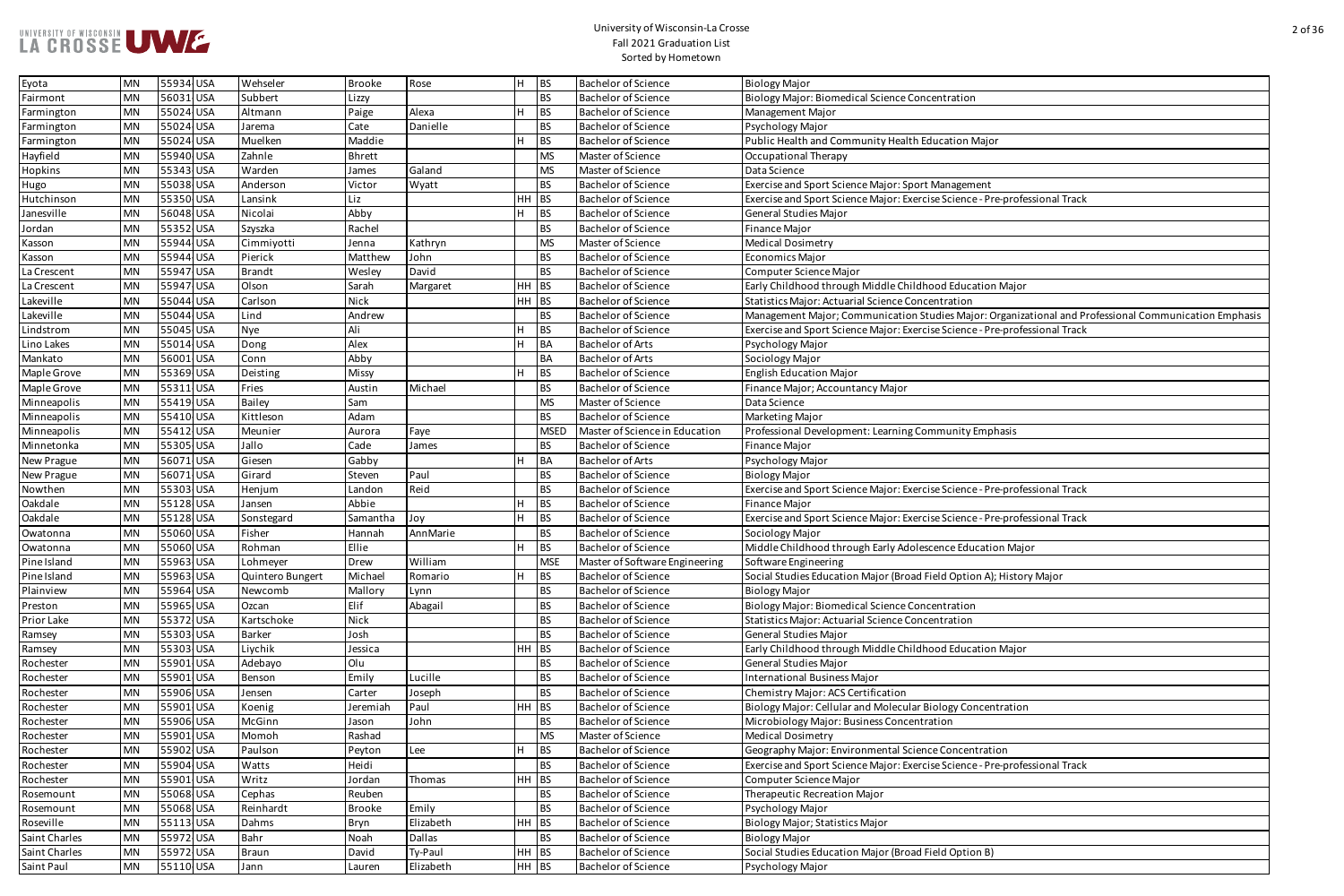| ood Education Major                             |
|-------------------------------------------------|
| sonal Communication Emphasis                    |
|                                                 |
|                                                 |
| ucation Major                                   |
| se Science - Pre-professional Track             |
|                                                 |
|                                                 |
|                                                 |
| ational and Professional Communication Emphasis |
| on Science Concentration; Spanish Major         |
|                                                 |
| ucation Major                                   |
|                                                 |
| nmunity Emphasis                                |
| nmunity Emphasis                                |
|                                                 |
| se Science - Pre-professional Track             |
|                                                 |
|                                                 |
|                                                 |
|                                                 |
|                                                 |
|                                                 |
|                                                 |
|                                                 |
|                                                 |
|                                                 |
|                                                 |
|                                                 |
|                                                 |
|                                                 |
|                                                 |
|                                                 |
|                                                 |
|                                                 |
| se Science - Pre-professional Track             |
| entration                                       |
| ood Education Major                             |
| al Education                                    |
| entration                                       |
|                                                 |
|                                                 |
|                                                 |
| chnology Major                                  |
|                                                 |
|                                                 |
| al Education                                    |
| e Education (Broad Field) Major                 |
| nmunity Emphasis                                |

| Saint Paul           | <b>MN</b> | 55130 USA | Yang          | Mai            |             |       | <b>BS</b>   | <b>Bachelor of Science</b>     | Mathematics Major: Applied Emphasis                                                 |
|----------------------|-----------|-----------|---------------|----------------|-------------|-------|-------------|--------------------------------|-------------------------------------------------------------------------------------|
| Saint Peter          | <b>MN</b> | 56082 USA | McCabe        | Adam           | Lazar       |       | <b>BS</b>   | <b>Bachelor of Science</b>     | Accountancy Major; Finance Major                                                    |
| Sauk Rapids          | <b>MN</b> | 56379 USA | Metzger       | Tara           | Jo          |       | <b>BS</b>   | <b>Bachelor of Science</b>     | <b>Biology Major</b>                                                                |
| Savage               | <b>MN</b> | 55378 USA | Jamison       | Natalie        | Leanne      | HH BS |             | <b>Bachelor of Science</b>     | Early Childhood through Middle Childhood Education Major                            |
| Savage               | <b>MN</b> | 55378 USA | Johnson       | Val            |             |       | BS          | <b>Bachelor of Science</b>     | Communication Studies Major: Interpersonal Communication Emphasis                   |
| Shakopee             | <b>MN</b> | 55379 USA | Isensee       | Christopher    |             |       | <b>BS</b>   | <b>Bachelor of Science</b>     | <b>Accountancy Major</b>                                                            |
| Shakopee             | <b>MN</b> | 55379 USA | Zorn          | MacKenzie      | <b>IAnn</b> |       | <b>MS</b>   | Master of Science              | Occupational Therapy                                                                |
| Silver Lake          | <b>MN</b> | 55381 USA | Bayerl        | Gabriell       | Louise      |       | <b>BS</b>   | <b>Bachelor of Science</b>     | Public Health and Community Health Education Major                                  |
| <b>Spring Grove</b>  | <b>MN</b> | 55974 USA | Schuttemeier  | <b>Brock</b>   |             |       | <b>BS</b>   | <b>Bachelor of Science</b>     | Exercise and Sport Science Major: Exercise Science - Pre-professional Track         |
| <b>Spring Valley</b> | <b>MN</b> | 55975 USA | Kruegel       | Kori           | Sue         |       | <b>BS</b>   | <b>Bachelor of Science</b>     | <b>Biology Major</b>                                                                |
| Stillwater           | <b>MN</b> | 55082 USA | <b>Bugbee</b> | Erin           | Elizabeth   |       | <b>BS</b>   | <b>Bachelor of Science</b>     | <b>Political Science Major</b>                                                      |
| Stillwater           | <b>MN</b> | 55082 USA | Kaul          | Matthew        | Joel        |       | <b>BS</b>   | <b>Bachelor of Science</b>     | <b>Finance Major</b>                                                                |
| Stillwater           | <b>MN</b> | 55082 USA | Schafer       | Holden         | Joel        |       | <b>BA</b>   | <b>Bachelor of Arts</b>        | Art Major                                                                           |
| Wabasha              | <b>MN</b> | 55981 USA | Schneider     | Cameror        | Mae         |       | <b>BA</b>   | <b>Bachelor of Arts</b>        | Communication Studies Major: Organizational and Professional Communication Emphasis |
| Waconia              | <b>MN</b> | 55387 USA | <b>Bush</b>   | Gavin          | James       |       | <b>BS</b>   | <b>Bachelor of Science</b>     | Geography Major: Geographic Information Science Concentration; Spanish Major        |
| White Bear Lake      | <b>MN</b> | 55110 USA | Staedt        | Riley          | Claydon     |       | <b>BS</b>   | <b>Bachelor of Science</b>     | Management Major                                                                    |
| Winona               | <b>MN</b> | 55987 USA | Betz          | Jena           |             |       | <b>BS</b>   | <b>Bachelor of Science</b>     | Public Health and Community Health Education Major                                  |
| Winona               | <b>MN</b> | 55987 USA | lacobo        | RaeLyn         |             |       | <b>MS</b>   | Master of Science              | <b>Medical Dosimetry</b>                                                            |
| Winona               | <b>MN</b> | 55987 USA | Meurer        | Andrew         | Eamon       |       | <b>MSED</b> | Master of Science in Education | Professional Development: Learning Community Emphasis                               |
| Winona               | <b>MN</b> | 55987 USA | Schultz       | lan            | Thomas      |       | <b>MSED</b> | Master of Science in Education | Professional Development: Learning Community Emphasis                               |
| Woodbury             | <b>MN</b> | 55125 USA | Plautz        | Isabelle       | Rose        |       | <b>BS</b>   | <b>Bachelor of Science</b>     | Marketing Major                                                                     |
| Wykoff               | <b>MN</b> | 55990 USA | Eickhoff      | Reece          | D           |       | <b>BS</b>   | <b>Bachelor of Science</b>     | Exercise and Sport Science Major: Exercise Science - Pre-professional Track         |
| Zumbrota             | <b>MN</b> | 55992 USA | Gill          | Jason          |             |       | <b>MS</b>   | Master of Science              | Data Science                                                                        |
| Platte City          | <b>MO</b> | 64079 USA | Carroll       | Roberta        | Marie       |       | <b>MS</b>   | Master of Science              | Data Science                                                                        |
| Fairview             | <b>NC</b> | 28730 USA | Webb          | Quintin        |             |       | <b>BS</b>   | <b>Bachelor of Science</b>     | Psychology Major                                                                    |
| Las Vegas            | NV        | 89144 USA | Newby         | <b>Bradley</b> | Adam        |       | <b>MS</b>   | Master of Science              | <b>Medical Dosimetry</b>                                                            |
| Brooklyn             | <b>NY</b> | 11229 USA | Gallina       | Victoria       | Marie       |       | <b>MS</b>   | Master of Science              | <b>Medical Dosimetry</b>                                                            |
| Elmhurst             | <b>NY</b> | 11373 USA | Chau          | Hoi Wai        |             |       | <b>MS</b>   | Master of Science              | <b>Medical Dosimetry</b>                                                            |
| Elmsford             | <b>NY</b> | 10523 USA | Pagan         | Jessica        |             |       | <b>MS</b>   | Master of Science              | <b>Medical Dosimetry</b>                                                            |
| New York             | <b>NY</b> | 10128 USA | Czmielewski   | Christian      |             |       | <b>MS</b>   | Master of Science              | <b>Medical Dosimetry</b>                                                            |
| Fort Recovery        | OH        | 45846 USA | Huelskamp     | Caitlyn        | Sue         |       | <b>MS</b>   | Master of Science              | <b>Medical Dosimetry</b>                                                            |
| Madison              | OH        | 44057 USA | Gibbon        | Polly          | Ellen       |       | <b>BS</b>   | <b>Bachelor of Science</b>     | Health and Wellness Management Major                                                |
| Powell               | <b>OH</b> | 43065 USA | Nappi         | Collin         | Michael     |       | <b>MS</b>   | Master of Science              | <b>Medical Dosimetry</b>                                                            |
| Warren               | OH        | 44483 USA | Hardman       | April          | Dawne       |       | <b>MS</b>   | Master of Science              | <b>Medical Dosimetry</b>                                                            |
| Albany               | OR        | 97321 USA | Baumann       | Kaitlin        |             |       | <b>MS</b>   | Master of Science              | <b>Clinical Exercise Physiology</b>                                                 |
| Coos Bay             | OR        | 97420 USA | Stallard      | Scott          | Garret      |       | <b>MS</b>   | Master of Science              | <b>Medical Dosimetry</b>                                                            |
| Portland             | OR        | 97229 USA | Parker        | Sean           | Michael     |       | <b>BS</b>   | <b>Bachelor of Science</b>     | Sociology Major                                                                     |
| Sevierville          | ΤN        | 37876 USA | Ayers         | Aaron          | Thomas      |       | <b>MS</b>   | Master of Science              | <b>Medical Dosimetry</b>                                                            |
| Austin               | TX        | 78756 USA | Thiel         | Elizabeth      | Jacklyn     |       | <b>BA</b>   | <b>Bachelor of Arts</b>        | <b>General Studies Major</b>                                                        |
| Chesapeake           | VA        | 23320 USA | Kozlowski     | Dylan          | Joel        |       | <b>MS</b>   | Master of Science              | <b>Medical Dosimetry</b>                                                            |
| Gainesville          | VA        | 20155 USA | Russell       | Ciara          | Yvonne      |       | <b>MS</b>   | Master of Science              | <b>Medical Dosimetry</b>                                                            |
| Abbotsford           | WI        | 54405 USA | Schreiner     | Dylana         | Paige       | HH BS |             | <b>Bachelor of Science</b>     | Exercise and Sport Science Major: Exercise Science - Pre-professional Track         |
| Algoma               | WI        | 54201 USA | Baumann       | Carly          | Katherine   | HH BS |             | <b>Bachelor of Science</b>     | Biology Major: Biomedical Science Concentration                                     |
| Amherst Junction     | WI        | 54407 USA | Flugaur       | Brittney       | Rose        | HH BS |             | <b>Bachelor of Science</b>     | Early Childhood through Middle Childhood Education Major                            |
| Antigo               | WI        | 54409 USA | Arndt         | Matthew        |             |       | BS          | <b>Bachelor of Science</b>     | Exercise and Sport Science Major: Physical Education                                |
| Appleton             | WI        | 54915 USA | Barglind      | Braden         | James       |       | <b>BS</b>   | <b>Bachelor of Science</b>     | <b>Statistics Major: Actuarial Science Concentration</b>                            |
| Appleton             | WI        | 54914 USA | Behm          | Paxton         | Oliver      |       | <b>BS</b>   | <b>Bachelor of Science</b>     | Finance Major; Accountancy Major                                                    |
| Appleton             | WI        | 54915 USA | Henning       | Taylor         | Marie       | HH BS |             | <b>Bachelor of Science</b>     | Psychology Major; Sociology Major                                                   |
| Appleton             | WI        | 54913 USA | Jadin         | Charlie        |             |       | <b>BS</b>   | <b>Bachelor of Science</b>     | Management Major                                                                    |
| Appleton             | WI        | 54914 USA | Johnson       | Mitchel        | Thomas      |       | <b>BS</b>   | <b>Bachelor of Science</b>     | Health Information Management and Technology Major                                  |
| Appleton             | WI        | 54913 USA | Schabo        | Charlie        | Fitzgerald  |       | <b>BS</b>   | <b>Bachelor of Science</b>     | Information Systems Major                                                           |
| Appleton             | WI        | 54911 USA | Sims          | Rob            |             |       | <b>MS</b>   | Master of Science              | Healthcare Administration                                                           |
| Appleton             | W١        | 54913 USA | Van Fossen    | Kiana          | Joyce       | HH BS |             | <b>Bachelor of Science</b>     | Exercise and Sport Science Major: Physical Education                                |
| Appleton             | WI        | 54914 USA | Vils          | Brittany       | Boston      |       | <b>BS</b>   | <b>Bachelor of Science</b>     | Biology Education Major; General Science Education (Broad Field) Major              |
| Arbor Vitae          | WI        | 54568 USA | Schwanda      | lan            | Joseph      |       | <b>MSED</b> | Master of Science in Education | Professional Development: Learning Community Emphasis                               |
|                      |           |           |               |                |             |       |             |                                |                                                                                     |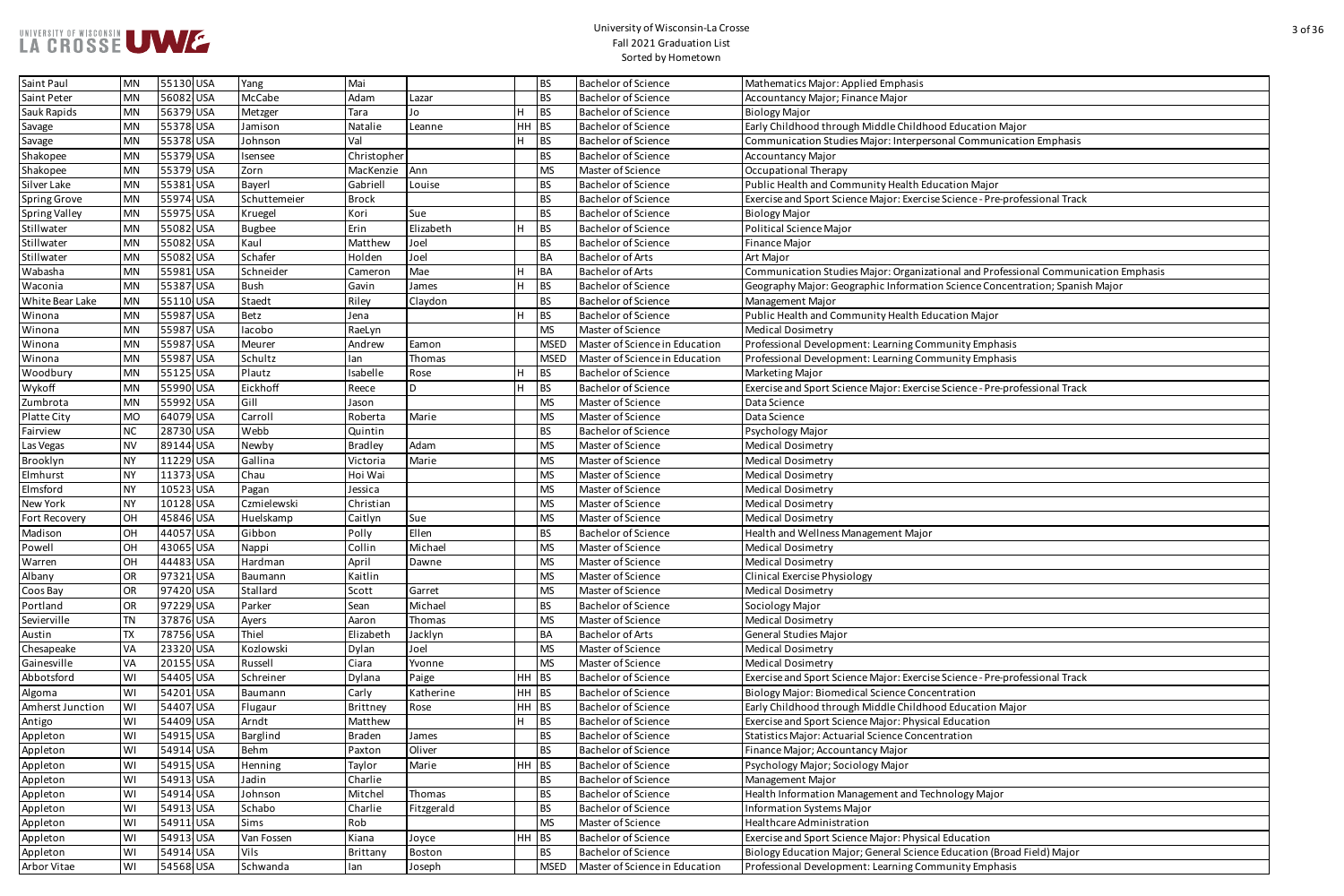

| al Education                        |
|-------------------------------------|
|                                     |
|                                     |
|                                     |
|                                     |
|                                     |
| e Science - Pre-professional Track  |
|                                     |
|                                     |
|                                     |
|                                     |
|                                     |
| e Science - Fitness Track           |
| lies Emphasis; Mathematics Major    |
|                                     |
|                                     |
|                                     |
|                                     |
|                                     |
|                                     |
|                                     |
|                                     |
|                                     |
| od Education Major                  |
| od Education Major                  |
|                                     |
| ence Education Major                |
|                                     |
| cation Teaching                     |
|                                     |
| e Science - Fitness Track           |
|                                     |
| udies Emphasis                      |
| od Education Major                  |
|                                     |
| nt Major                            |
| ence Education Major; Spanish Major |
|                                     |
|                                     |
| e Science - Pre-professional Track  |
|                                     |
| od Education Major                  |
| entration                           |
|                                     |
|                                     |
|                                     |
|                                     |
|                                     |
| entration                           |
|                                     |
|                                     |
| munity Emphasis                     |
|                                     |
|                                     |
|                                     |
|                                     |

| Arcadia                  | <b>WI</b> | 54612 USA | Elena              | Xavier            | Alexander            |         | <b>BS</b>   | <b>Bachelor of Science</b>     | General Studies Major                                                       |
|--------------------------|-----------|-----------|--------------------|-------------------|----------------------|---------|-------------|--------------------------------|-----------------------------------------------------------------------------|
| Arkansaw                 | WI        | 54721 USA | Moline             | Afton             | Angela               |         | <b>BS</b>   | <b>Bachelor of Science</b>     | Marketing Major                                                             |
| Arkansaw                 | WI        | 54721 USA | Tomlinson          | Whitney           | Lyn                  |         | <b>MS</b>   | Master of Science              | Occupational Therapy                                                        |
| Ashland                  | WI        | 54806 USA | Carter             | <b>Brendan</b>    | Eric                 |         | <b>BS</b>   | <b>Bachelor of Science</b>     | Exercise and Sport Science Major: Physical Education                        |
| Athens                   | WI        | 54411 USA | <b>Boesl</b>       | Shay              | Marie                |         | <b>BS</b>   | <b>Bachelor of Science</b>     | Health and Wellness Management Major                                        |
| Baldwin                  | WI        | 54002 USA | Newton             | Nathan            | Richard              |         | <b>BS</b>   | <b>Bachelor of Science</b>     | Management Major; Economics Major                                           |
| Baldwin                  | WI        | 54002 USA | Veenendall         | Lindsay           | Morgan               |         | <b>MS</b>   | Master of Science              | <b>Occupational Therapy</b>                                                 |
| Baraboo                  | WI        | 53913 USA | Fichter            | Devin             | Thomas               |         | <b>BS</b>   | <b>Bachelor of Science</b>     | <b>History Education Major</b>                                              |
| Bay City                 | WI        | 54723 USA | Lewis              | Alysse            | Corene               | H       | BS          | <b>Bachelor of Science</b>     | Exercise and Sport Science Major: Exercise Science - Pre-professional Track |
| Beaver Dam               | WI        | 53916 USA | Hansen             | Sierra            | Kaylee               | HH BS   |             | <b>Bachelor of Science</b>     | <b>International Business Major</b>                                         |
| <b>Beloit</b>            | WI        | 53511 USA | Prowse             | Jackson           | William              | H.      | <b>BS</b>   | <b>Bachelor of Science</b>     | <b>International Business Major</b>                                         |
| Berlin                   | WI        | 54923 USA | Rohde              | Alyssa            |                      | H       | BS          | <b>Bachelor of Science</b>     | Therapeutic Recreation Major                                                |
| Birchwood                | WI        | 54817 USA | Kohler             | Anna              |                      |         | <b>MS</b>   | Master of Science              | <b>Occupational Therapy</b>                                                 |
| <b>Black River Falls</b> | <b>WI</b> | 54615 USA | Anderson           | Morgan            | Rose                 | н       | <b>BS</b>   | <b>Bachelor of Science</b>     | Therapeutic Recreation Major                                                |
| Blanchardville           | WI        | 53516 USA | Gruenenfelder      | Emily             |                      |         | <b>BS</b>   | <b>Bachelor of Science</b>     | Exercise and Sport Science Major: Exercise Science - Fitness Track          |
| Blanchardville           | WI        | 53516 USA | Woodmansee         | Olivia            | Dorset               | н       | BA          | <b>Bachelor of Arts</b>        | English Major: Writing and Rhetoric Studies Emphasis; Mathematics Major     |
| Boscobel                 | WI        | 53805 USA | Foley              | Keely             | <b>Terese</b>        |         | <b>BS</b>   | <b>Bachelor of Science</b>     | Psychology Major                                                            |
| Bristol                  | WI        | 53104 USA | <b>Niles</b>       | Anna Leigh        |                      | $HH$ BS |             | <b>Bachelor of Science</b>     | <b>English Education Major</b>                                              |
| Bristol                  | WI        | 53104 USA | Switalla           | Griffin           | Thomas               |         | BS          | <b>Bachelor of Science</b>     | Management Major; Marketing Major                                           |
| Brookfield               | WI        | 53045 USA | Behling            | Holly             | Joy                  |         | <b>BS</b>   | <b>Bachelor of Science</b>     | Marketing Major                                                             |
| Brookfield               | WI        | 53045 USA | Harrington         | George            | William              |         | <b>BS</b>   | <b>Bachelor of Science</b>     | Computer Science Major                                                      |
| Brookfield               | WI        | 53045 USA | Hoehnen            | Jordan            | Christopher          | н       | <b>BS</b>   | <b>Bachelor of Science</b>     | Economics Major; Geography Major                                            |
| Brookfield               | WI        | 53045 USA | Kinsman            | Noah              | David                | H.      | BA          | <b>Bachelor of Arts</b>        | Psychology Major                                                            |
| Brookfield               | WI        | 53045 USA | Kirchen            | Samuel            | Thomas               |         | <b>BS</b>   | <b>Bachelor of Science</b>     | <b>Finance Major</b>                                                        |
| Brookfield               | WI        | 53045 USA | Rosencrantz        | Molly             | Claire               |         | <b>BS</b>   | <b>Bachelor of Science</b>     | Early Childhood through Middle Childhood Education Major                    |
| Brookfield               | WI        | 53005 USA | Smogoleski         | Ellen             | Carol                |         | <b>BS</b>   | <b>Bachelor of Science</b>     | Early Childhood through Middle Childhood Education Major                    |
| Brookfield               | WI        | 53005 USA | <b>Trilling</b>    | Myah              | Grace                |         | <b>MS</b>   | Master of Science              | <b>Occupational Therapy</b>                                                 |
| <b>Bruce</b>             | WI        | 54819 USA | Anderson           | Alyssa            |                      |         | <b>BS</b>   | <b>Bachelor of Science</b>     | Middle Childhood through Early Adolescence Education Major                  |
| Bryant                   | WI        | 54418 USA | Waters             | Jake              |                      |         | <b>BS</b>   | <b>Bachelor of Science</b>     | Microbiology Major                                                          |
| <b>Buffalo City</b>      | WI        | 54622 USA | Marquardt          | Ashlin            | Margaret             |         | <b>MS</b>   | Master of Science              | Exercise and Sport Science: Physical Education Teaching                     |
| Burlington               | WI        | 53105 USA | Hetland            | Brynn             | Erin                 |         | <b>BS</b>   | <b>Bachelor of Science</b>     | Management Major                                                            |
| Burlington               | WI        | 53105 USA | Jacobsen           | Alec              | Jared                |         | <b>BS</b>   | <b>Bachelor of Science</b>     | Exercise and Sport Science Major: Exercise Science - Fitness Track          |
| Burlington               | <b>WI</b> | 53105 USA | Torretta           | Courtney          | Lynne                |         | BA          | <b>Bachelor of Arts</b>        | Communication Studies Major: Media Studies Emphasis                         |
| Burlington               | WI        | 53105 USA | Yambor             | Jazmine           | Hailey               | HH BS   |             | <b>Bachelor of Science</b>     | Early Childhood through Middle Childhood Education Major                    |
| Cambridge                | <b>WI</b> | 53523 USA | O'Connor           | Quinn             | Brendan              |         | <b>BS</b>   | <b>Bachelor of Science</b>     | Marketing Major                                                             |
| Cambridge                | WI        | 53523 USA | Stauffacher        | Haley             |                      |         | <b>BS</b>   | <b>Bachelor of Science</b>     | International Business Major; Management Major                              |
| Cashton                  | WI        | 54619 USA | Kirking            | Karlee            | Ramal                | HH BS   |             | <b>Bachelor of Science</b>     | Middle Childhood through Early Adolescence Education Major; Spanish Major   |
| Cashton                  | WI        | 54619 USA | Kuderer            | Brittany          | Nicole               |         | <b>MSED</b> | Master of Science in Education | Reading                                                                     |
| Cedarburg                | WI        | 53012 USA | Cibulka            | Caroline          | Marie                | H       | BS          | <b>Bachelor of Science</b>     | <b>Biology Major</b>                                                        |
| Cedarburg                | WI        | 53012 USA | Graefe             | Maddie            | SiYao                | HH BS   |             | <b>Bachelor of Science</b>     | Exercise and Sport Science Major: Exercise Science - Pre-professional Track |
| Cedarburg                | <b>WI</b> | 53012 USA | Heisdorf           | Jordyn            | Rae                  | H.      | BS          | <b>Bachelor of Science</b>     |                                                                             |
| Chaseburg                | WI        | 54621 USA | Manske             |                   | Shay                 | H.      | BS          | <b>Bachelor of Science</b>     | Sociology Major<br>Early Childhood through Middle Childhood Education Major |
|                          | <b>WI</b> | 54729 USA |                    | Kyara             |                      | HH BS   |             | <b>Bachelor of Science</b>     |                                                                             |
| Chippewa Falls           | <b>WI</b> | 54729 USA | Belshause<br>Mlsna | Morgan<br>Griffen | Jean<br><b>Bruce</b> |         | <b>BS</b>   | <b>Bachelor of Science</b>     | Biology Major: Biomedical Science Concentration                             |
| Chippewa Falls           |           | 54729 USA |                    | Kaeli             |                      | $HH$ BS |             |                                | Finance Major                                                               |
| Chippewa Falls           | WI        |           | Zwiefelhofer       |                   | Ann                  |         |             | <b>Bachelor of Science</b>     | Psychology Major                                                            |
| Clear Lake               | WI        | 54005 USA | Estes              | Brittany          | Rae                  |         | BA          | <b>Bachelor of Arts</b>        | English Major: Literature Emphasis                                          |
| Colby                    | WI        | 54421 USA | Underwood          | Megan             | Ann                  | HH BS   |             | <b>Bachelor of Science</b>     | Psychology Major                                                            |
| Colgate                  | WI        | 53017 USA | Newman             | Noelle            | Clarice              |         | <b>BS</b>   | <b>Bachelor of Science</b>     | <b>Biology Major: Biomedical Science Concentration</b>                      |
| Colgate                  | WI        | 53017 USA | Weston             | Hailey            | May                  | H.      | BS          | <b>Bachelor of Science</b>     | Accountancy Major; Finance Major                                            |
| <b>Combined Locks</b>    | <b>WI</b> | 54113 USA | Jansen             | Paige             | Elizabeth            | H.      | BS          | <b>Bachelor of Science</b>     | Psychology Major                                                            |
| Cornucopia               | WI        | 54827 USA | Nedden-Durst       | Lynda             | Kay                  |         | <b>MSED</b> | Master of Science in Education | Professional Development: Learning Community Emphasis                       |
| Cottage Grove            | <b>WI</b> | 53527 USA | <b>Butteris</b>    | Ryan              | Jeffrey              |         | <b>BS</b>   | <b>Bachelor of Science</b>     | Finance Major                                                               |
| Cottage Grove            | <b>WI</b> | 53527 USA | Maier              | Jarrett           | Ronald               |         | <b>BS</b>   | <b>Bachelor of Science</b>     | Marketing Major                                                             |
| Cottage Grove            | WI        | 53527 USA | Olson              | Hannah            | Marie                | HH BA   |             | <b>Bachelor of Arts</b>        | Psychology Major                                                            |
| Cottage Grove            | <b>WI</b> | 53527 USA | Paulson            | Sara              | Grace                | HH BS   |             | <b>Bachelor of Science</b>     | Sociology Major                                                             |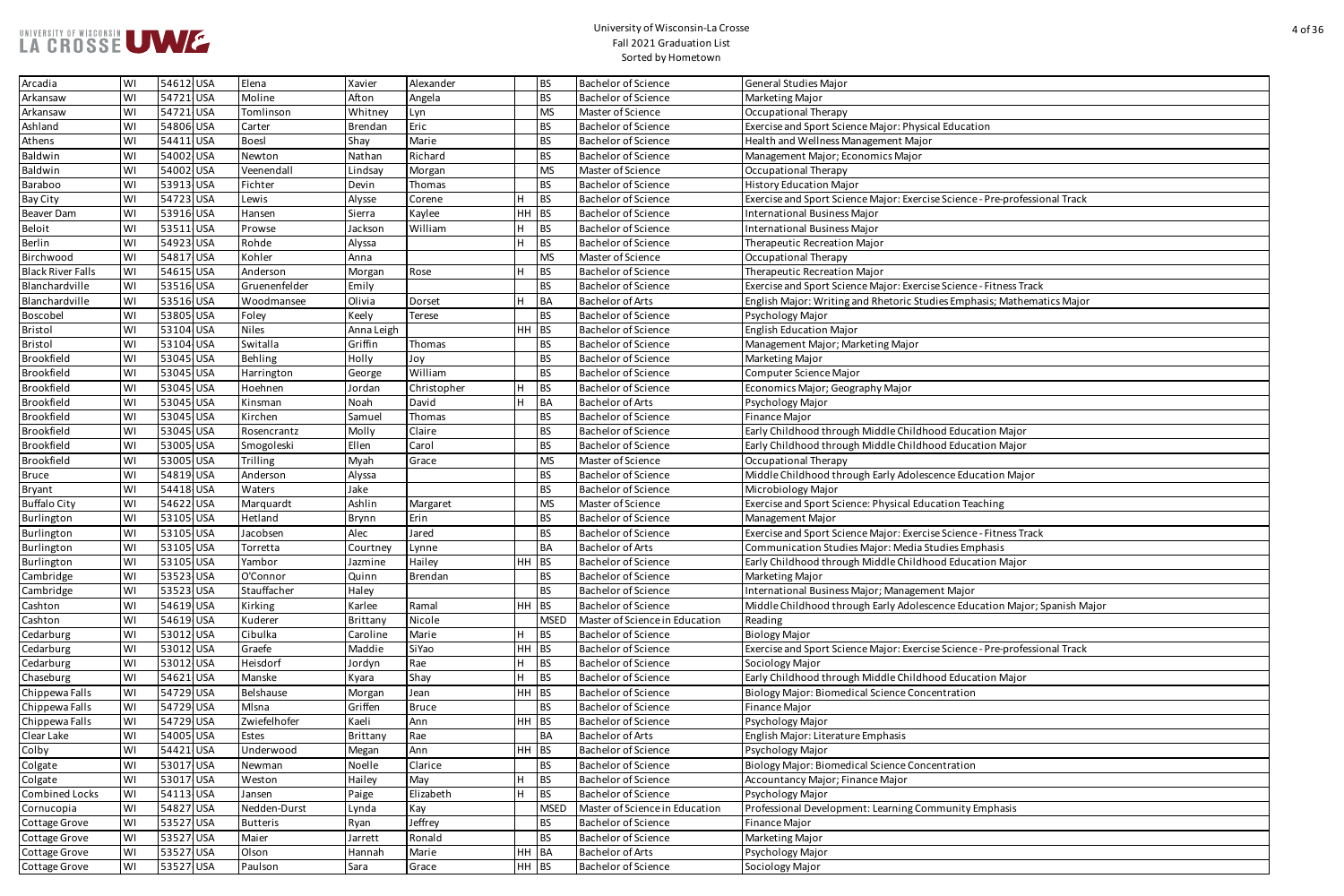| ration Major                                   |
|------------------------------------------------|
| ucation Major                                  |
| od Education Major                             |
|                                                |
| ntration                                       |
| se Science - Pre-professional Track            |
|                                                |
| entration                                      |
|                                                |
|                                                |
| Management                                     |
|                                                |
|                                                |
| eld Option B)                                  |
|                                                |
|                                                |
|                                                |
|                                                |
| od Education Major                             |
|                                                |
| ucation Major                                  |
|                                                |
|                                                |
| ommunication and Advocacy Emphasis             |
|                                                |
|                                                |
|                                                |
|                                                |
|                                                |
|                                                |
|                                                |
|                                                |
|                                                |
|                                                |
|                                                |
|                                                |
|                                                |
|                                                |
|                                                |
|                                                |
|                                                |
|                                                |
|                                                |
|                                                |
|                                                |
|                                                |
|                                                |
|                                                |
|                                                |
|                                                |
|                                                |
| tional and Professional Communication Emphasis |
| sonal Communication Emphasis                   |
|                                                |
| tional and Professional Communication Emphasis |
|                                                |
|                                                |

| Cottage Grove        | WI | 53527 USA | Reuter         | Kylie          | Marie         |         | <b>BS</b> | <b>Bachelor of Science</b> | Marketing Major                                                                     |
|----------------------|----|-----------|----------------|----------------|---------------|---------|-----------|----------------------------|-------------------------------------------------------------------------------------|
| Cottage Grove        | WI | 53527 USA | Stangler       | Alison         | Jean          | $HH$ BS |           | <b>Bachelor of Science</b> | Psychology Major                                                                    |
| Crivitz              | WI | 54114 USA | Wiedemeier     | Megan          | Rose          |         | <b>BS</b> | <b>Bachelor of Science</b> | Management Major                                                                    |
| Cudahy               | WI | 53110 USA | Murphy         | Russell        | Leo           |         | <b>BS</b> | <b>Bachelor of Science</b> | Marketing Major; Economics Major                                                    |
| Custer               | WI | 54423 USA | Kedrowicz      | Bowen          | James         |         | <b>BA</b> | <b>Bachelor of Arts</b>    | Political Science Major                                                             |
| De Pere              | WI | 54115 USA | Ballweg        | Mason          | Joseph        | H       | <b>BS</b> | <b>Bachelor of Science</b> | Political Science Major; Public Administration Major                                |
| De Pere              | WI | 54115 USA | <b>Brost</b>   | Jessica        | Marie         | H       | <b>BS</b> | <b>Bachelor of Science</b> | Public Health and Community Health Education Major                                  |
| De Pere              | WI | 54115 USA | Cumbers        | Mackenzie      | Elaina        | $HH$ BS |           | <b>Bachelor of Science</b> | Early Childhood through Middle Childhood Education Major                            |
| De Pere              | WI | 54115 USA | Dahlke         | Kirk           | Michael       |         | <b>BS</b> | <b>Bachelor of Science</b> | <b>Statistics Major: Actuarial Science Concentration</b>                            |
| De Pere              | WI | 54115 USA | Day            | Emily          | Elizabeth     |         | <b>BS</b> | <b>Bachelor of Science</b> | Exercise and Sport Science Major: Exercise Science - Pre-professional Track         |
| De Pere              | WI | 54115 USA | Esser          | Jordan         | Peter         | $HH$ BS |           | <b>Bachelor of Science</b> | Accountancy Major; Finance Major                                                    |
| De Pere              | WI | 54115 USA | Giese          | Madeline       | Marlene       |         | <b>BS</b> | <b>Bachelor of Science</b> | <b>Biology Major: Biomedical Science Concentration</b>                              |
| Deforest             | WI | 53532 USA | Buschmann      | Abi            |               |         | <b>BS</b> | <b>Bachelor of Science</b> | Psychology Major                                                                    |
| Delavan              | WI | 53115 USA | Gengler        | Ryan           | Timothy       |         | <b>BS</b> | <b>Bachelor of Science</b> | Marketing Major                                                                     |
| Denmark              | WI | 54208 USA | Mancheski      | Dylan          | Michael Scott |         | <b>BS</b> | <b>Bachelor of Science</b> | Exercise and Sport Science Major: Sport Management                                  |
| Dousman              | WI | 53118 USA | Scherwinski    | Maya           | Kathryn       |         | <b>BS</b> | <b>Bachelor of Science</b> | <b>Biology Major</b>                                                                |
| Eagle                | WI | 53119 USA | Powers         | Carly          | Nicole        |         | <b>BS</b> | <b>Bachelor of Science</b> | Social Studies Education Major (Broad Field Option B)                               |
| Eau Claire           | WI | 54701 USA | Benson         | Alissa         | Marie         | $HH$ BS |           | <b>Bachelor of Science</b> | Therapeutic Recreation Major                                                        |
| Eau Claire           | WI | 54701 USA | McMenomy       | Anne           | Elizabeth     | HH BA   |           | <b>Bachelor of Arts</b>    | <b>Political Science Major</b>                                                      |
| Eau Claire           | WI | 54703 USA | Meyer          | Johanna        | Noelle        |         | <b>MS</b> | Master of Science          | Occupational Therapy                                                                |
| Eau Claire           | WI | 54701 USA | Prissel        | Ben            |               |         | <b>BS</b> | <b>Bachelor of Science</b> | Accountancy Major; Finance Major                                                    |
| Edgar                | WI | 54426 USA | <b>Berg</b>    | Riley          | Lauren        | $HH$ BS |           | <b>Bachelor of Science</b> | Early Childhood through Middle Childhood Education Major                            |
| Eleva                | WI | 54738 USA | Kunferman      | Cade           | Aaron         |         | <b>BS</b> | <b>Bachelor of Science</b> | Public Health and Community Health Education Major                                  |
| Elkhorn              | WI | 53121 USA | Flynn          | Kelly          | Jo            | HH BA   |           | <b>Bachelor of Arts</b>    | <b>Public Administration Major</b>                                                  |
| Elm Grove            | WI | 53122 USA | Harold         | Tess           |               | HH BS   |           | <b>Bachelor of Science</b> | Marketing Major                                                                     |
| Evansville           | WI | 53536 USA | Foglestad      | Kristin        | Baylie        |         | <b>BA</b> | <b>Bachelor of Arts</b>    | Communication Studies Major: Public Communication and Advocacy Emphasis             |
| Fairchild            | WI | 54741 USA | Orth           | Emily          | Pearl         |         | <b>BS</b> | <b>Bachelor of Science</b> | <b>Biology Major</b>                                                                |
| Fence                | WI | 54120 USA | Brunette       | Shelby         | Eleanor       |         | <b>MS</b> | Master of Science          | Occupational Therapy                                                                |
| Fennimore            | WI | 53809 USA | Whitish        | Danielle       | Marie         |         | <b>MS</b> | Master of Science          | Occupational Therapy                                                                |
| Ferryville           | WI | 54628 USA | Ellefson       | Joel           | David         |         | <b>BS</b> | <b>Bachelor of Science</b> | <b>Accountancy Major</b>                                                            |
| Fitchburg            | WI | 53711 USA | Lazaro-Padilla | Leslie         |               |         | <b>BA</b> | <b>Bachelor of Arts</b>    | Psychology Major                                                                    |
| Fond du Lac          | WI | 54935 USA | Prellwitz      | Hannah         | Mary          |         | <b>BS</b> | <b>Bachelor of Science</b> | Music Major: Instrumental Emphasis                                                  |
| Fort Atkinson        | WI | 53538 USA | Hunter         | Brandon        |               |         | <b>BS</b> | <b>Bachelor of Science</b> | Management Major                                                                    |
| Fort Atkinson        | WI | 53538 USA | Krizmanich     | Kenzie         | Lynn          |         | <b>BS</b> | <b>Bachelor of Science</b> | <b>Biology Major</b>                                                                |
| <b>Fountain City</b> | WI | 54629 USA | Engel          | Abbey          | Anna          |         | <b>BS</b> | <b>Bachelor of Science</b> | Finance Major                                                                       |
| <b>Fox Point</b>     | WI | 53217 USA | Yorio          | Steve          |               |         | <b>MS</b> | Master of Science          | <b>Medical Dosimetry</b>                                                            |
| Franklin             | WI | 53132 USA | Khang          | Isaiah         | Fue           |         | <b>BS</b> | <b>Bachelor of Science</b> | <b>Economics Major</b>                                                              |
| Franksville          | WI | 53126 USA | Chitel         | Cory           | Earl          |         | <b>MS</b> | Master of Science          | Occupational Therapy                                                                |
| Franksville          | WI | 53126 USA | Snyder         | Dawson         | Lawrence      |         | <b>BS</b> | <b>Bachelor of Science</b> | Computer Science Major                                                              |
| Freedom              | WI | 54130 USA | Thompson       | Liz            |               |         | <b>BA</b> | <b>Bachelor of Arts</b>    | Political Science Major                                                             |
| Freedom              | WI | 54913 USA | Vandenberg     | Bailee         | Jill          | Iн      | <b>BS</b> | <b>Bachelor of Science</b> | General Studies Major                                                               |
| Fremont              | WI | 54940 USA | Krause         | Hailey         | Jo            |         | <b>BS</b> | <b>Bachelor of Science</b> | Economics Major                                                                     |
| Galesville           | WI | 54630 USA | Bahnub         | Luke           |               |         | <b>BS</b> | <b>Bachelor of Science</b> | Finance Major                                                                       |
| Gays Mills           | WI | 54631 USA | Wallin         | Sydney         |               |         | <b>BS</b> | <b>Bachelor of Science</b> | <b>Biology Major</b>                                                                |
| Genoa                | WI | 54632 USA | Trussoni       | Jenna          | Rae           |         | <b>BS</b> | <b>Bachelor of Science</b> | Psychology Major                                                                    |
| Genoa                | WI | 54632 USA | Tully          | Sierra         | Carrese       | HH BS   |           | <b>Bachelor of Science</b> | Finance Major                                                                       |
| Germantown           | WI | 53022 USA | Feltz          | Westin         | Ryan          |         | <b>BS</b> | <b>Bachelor of Science</b> | Accountancy Major; Finance Major                                                    |
| Germantown           | WI | 53022 USA | Kohlbeck       | Alex           |               |         | <b>BS</b> | <b>Bachelor of Science</b> | Marketing Major                                                                     |
| Germantown           | WI | 53022 USA | Schneider      | Luke           |               |         | <b>BS</b> | <b>Bachelor of Science</b> | Management Major                                                                    |
| Germantown           | WI | 53022 USA | Thiel          | Zach           |               |         | <b>BS</b> | <b>Bachelor of Science</b> | Marketing Major                                                                     |
| Gillett              | WI | 54124 USA | Pecha          | Willow         | Rae           |         | <b>BS</b> | <b>Bachelor of Science</b> | Communication Studies Major: Organizational and Professional Communication Emphasis |
| Grafton              | WI | 53024 USA | Harvey         | <b>Brynley</b> | Marie         |         | <b>BA</b> | <b>Bachelor of Arts</b>    | Communication Studies Major: Interpersonal Communication Emphasis                   |
| Green Bay            | WI | 54311 USA | Cimperman      | Jane           | Mei           | HH BA   |           | <b>Bachelor of Arts</b>    | Communication Studies Major: Organizational and Professional Communication Emphasis |
| Green Bay            | WI | 54311 USA | Creighbaum     | Shayna         |               |         | AA        | Associate of Arts          | Liberal Arts                                                                        |
| Green Bay            | WI | 54313 USA | DuPont         | Gavin          | Salvatore     |         | <b>BS</b> | <b>Bachelor of Science</b> | Marketing Major                                                                     |
|                      |    |           |                |                |               |         |           |                            |                                                                                     |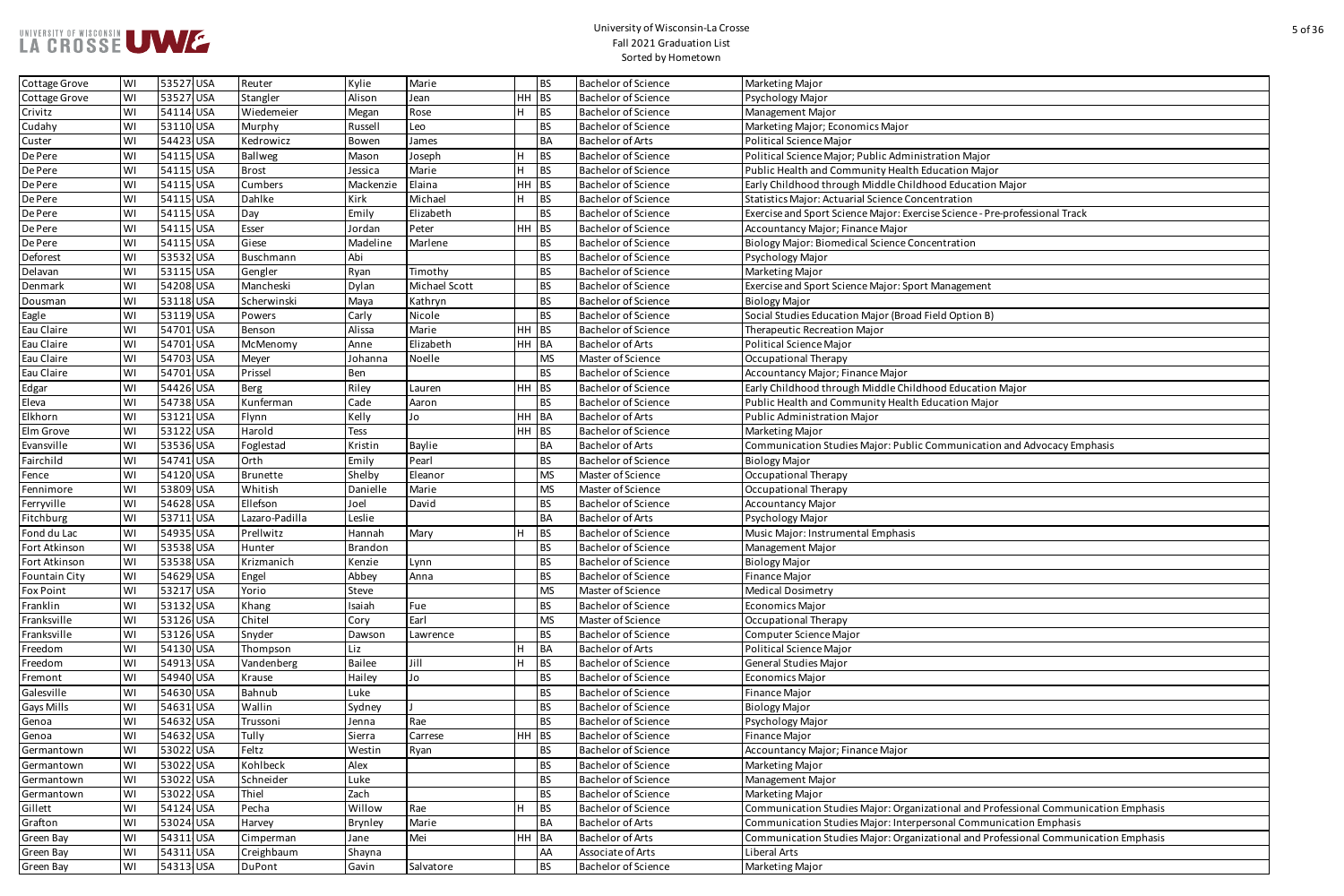

| ty for Biochemistry & Molecular Biology (ASBMB) Certification; Spanish I |
|--------------------------------------------------------------------------|
| ence Education Major                                                     |
| e Science - Pre-professional Track                                       |
|                                                                          |
| od Education Major                                                       |
|                                                                          |
| ucation Major                                                            |
|                                                                          |
|                                                                          |
|                                                                          |
| tional and Professional Communication Emphasis                           |
|                                                                          |
|                                                                          |
| munity Emphasis                                                          |
|                                                                          |
|                                                                          |
| nal and Professional Communication Emphasis                              |
| munity Emphasis                                                          |
| munity Emphasis                                                          |
| munity Emphasis                                                          |
| munity Emphasis                                                          |
|                                                                          |
|                                                                          |
|                                                                          |
| ajor                                                                     |
|                                                                          |
| od Education Major                                                       |
| al Education                                                             |
|                                                                          |
| e Science - Pre-professional Track                                       |
|                                                                          |
|                                                                          |
| od Education Major                                                       |
| tration                                                                  |
| munity Emphasis                                                          |
|                                                                          |
|                                                                          |
| tional and Professional Communication Emphasis                           |
|                                                                          |
|                                                                          |
| is                                                                       |
|                                                                          |
| d - Adolescence)                                                         |
|                                                                          |
| ty for Biochemistry & Molecular Biology (ASBMB) Certification            |
| ation                                                                    |
|                                                                          |
| al Education; School Health Education Major                              |
| lies Emphasis                                                            |
|                                                                          |
|                                                                          |
| ence Education Major                                                     |
| munity Emphasis                                                          |
| tration                                                                  |
|                                                                          |
|                                                                          |
| tional and Professional Communication Emphasis                           |

| Green Bay         | WI | 54304 USA | Hayes                   | Jenna          | Marie          |       | <b>BS</b>   | <b>Bachelor of Science</b>     | Biochemistry Major with American Society for Biochemistry & Molecular Biology (ASBMB) Certification; Spanish I |
|-------------------|----|-----------|-------------------------|----------------|----------------|-------|-------------|--------------------------------|----------------------------------------------------------------------------------------------------------------|
| Green Bay         | WI | 54313 USA | Johnson                 | Sydney         | Mae            |       | <b>BS</b>   | <b>Bachelor of Science</b>     | Middle Childhood through Early Adolescence Education Major                                                     |
| Green Bay         | WI | 54302 USA | Resch                   | Kaitlin        |                |       | BS          | <b>Bachelor of Science</b>     | Exercise and Sport Science Major: Exercise Science - Pre-professional Track                                    |
| Green Bay         | WI | 54301 USA | Wanek                   | Colin          | James          |       | <b>BS</b>   | <b>Bachelor of Science</b>     | Therapeutic Recreation Major                                                                                   |
| Greendale         | WI | 53129 USA | Roder                   | Megan          | Elisabeth Lang |       | BS          | <b>Bachelor of Science</b>     | Early Childhood through Middle Childhood Education Major                                                       |
| Greenfield        | WI | 53228 USA | Patel                   | Dhruv          | <b>Bharat</b>  |       | <b>BS</b>   | <b>Bachelor of Science</b>     | Accountancy Major; Finance Major                                                                               |
| Greenleaf         | WI | 54126 USA | Hohenstein              | Olivia         | Ann            | HH    | $ $ BS      | <b>Bachelor of Science</b>     | Public Health and Community Health Education Major                                                             |
| Greenville        | WI | 54942 USA | Young                   | <b>Brock</b>   |                |       | <b>BS</b>   | <b>Bachelor of Science</b>     | <b>Biology Major</b>                                                                                           |
| Hales Corners     | WI | 53130 USA | Thut                    | Arthur         |                |       | BS          | <b>Bachelor of Science</b>     | Computer Science Major                                                                                         |
| Hammond           | WI | 54015 USA | Christensen             | Ryan           | Jerald         |       | <b>BS</b>   | <b>Bachelor of Science</b>     | <b>Accountancy Major</b>                                                                                       |
| Hartford          | WI | 53027 USA | Hlava                   | Carley         | Rae            |       | <b>BS</b>   | <b>Bachelor of Science</b>     | Communication Studies Major: Organizational and Professional Communication Emphasis                            |
| Hartland          | WI | 53029 USA | <b>Bringe</b>           | Lizzy          |                |       | <b>BS</b>   | <b>Bachelor of Science</b>     | <b>Chemistry Major</b>                                                                                         |
| Holmen            | WI | 54636 USA | Behrens                 | Samuel         | Joseph         |       | <b>BS</b>   | <b>Bachelor of Science</b>     | Computer Science Major                                                                                         |
| Holmen            | WI | 54636 USA | Carty                   | Adam           | Ardell         |       | <b>MSED</b> | Master of Science in Education | Professional Development: Learning Community Emphasis                                                          |
| Holmen            | WI | 54636 USA | Gunderson               | McKenna        | Rae            |       | BS          | <b>Bachelor of Science</b>     | Psychology Major                                                                                               |
| Holmen            | WI | 54636 USA | Kolek                   | Alison         | Riley          |       | <b>BS</b>   | <b>Bachelor of Science</b>     | Marketing Major; CST Major: Organizational and Professional Communication Emphasis                             |
| Holmen            | WI | 54636 USA | Lira                    | Alex           |                |       | <b>MSED</b> | Master of Science in Education | Professional Development: Learning Community Emphasis                                                          |
| Holmen            | WI | 54636 USA | Nowicki                 | Anna           | Ruth           |       | <b>MSED</b> | Master of Science in Education | Professional Development: Learning Community Emphasis                                                          |
| Holmen            | WI | 54636 USA | Oligney                 | Natalie        | Nicole         |       | <b>MSED</b> | Master of Science in Education | Professional Development: Learning Community Emphasis                                                          |
| Holmen            | WI | 54636 USA | Speckeen                | Ashton         | Dawnya         |       | <b>MSED</b> | Master of Science in Education | Professional Development: Learning Community Emphasis                                                          |
| Holmen            | WI | 54636 USA | Weber                   | Jenna          | Lorriane       |       | <b>BS</b>   | <b>Bachelor of Science</b>     | <b>Accountancy Major</b>                                                                                       |
| Hubertus          | WI | 53033 USA | Jaskowiak               | Emily          | Christine      |       | <b>MSED</b> | Master of Science in Education | Reading                                                                                                        |
| Hudson            | WI | 54016 USA | Gannon                  | Emma           | Marie          |       | <b>BA</b>   | <b>Bachelor of Arts</b>        | Psychology Major                                                                                               |
|                   |    |           |                         |                | Paul           |       |             | <b>Bachelor of Science</b>     |                                                                                                                |
| Independence      | WI | 54747 USA | Warner                  | Jonathan       |                |       | BS          |                                | International Business Major; Spanish Major                                                                    |
| <b>Iron River</b> | WI | 54847 USA | Trautt                  | Madison        | Pearl          |       | <b>BS</b>   | <b>Bachelor of Science</b>     | <b>Economics Major</b>                                                                                         |
| Jackson           | WI | 53037 USA | <b>Burg</b>             | Ashley         | Rose           |       | <b>BS</b>   | <b>Bachelor of Science</b>     | Early Childhood through Middle Childhood Education Major                                                       |
| Janesville        | WI | 53545 USA | Cramer                  | Nicholas       | Harrison       | Iн.   | l BS        | <b>Bachelor of Science</b>     | Exercise and Sport Science Major: Physical Education                                                           |
| Janesville        | WI | 53548 USA | Cresswell               | Ron            |                | ΙH.   | BA          | <b>Bachelor of Arts</b>        | <b>Political Science Major</b>                                                                                 |
| Janesville        | WI | 53546 USA | Fuchs                   | Blake          | Lawrence       | Iн.   | BS          | <b>Bachelor of Science</b>     | Exercise and Sport Science Major: Exercise Science - Pre-professional Track                                    |
| Janesville        | WI | 53545 USA | Hall                    | Justin         | Michael        |       | MS.         | Master of Science              | Data Science                                                                                                   |
| Janesville        | WI | 53546 USA | Huntoon                 | Ashton         | Robbert        |       | l BS        | <b>Bachelor of Science</b>     | <b>Public Administration Major</b>                                                                             |
| Janesville        | WI | 53545 USA | Juhl                    | Kara           | Lynn           | HH BS |             | <b>Bachelor of Science</b>     | Early Childhood through Middle Childhood Education Major                                                       |
| Janesville        | WI | 53546 USA | Rodenberg               | Grace          | Noel           | HH BS |             | <b>Bachelor of Science</b>     | Microbiology Major: Biomedical Concentration                                                                   |
| Johnson Creek     | WI | 53038 USA | <b>Braley</b>           | Adria          | Lynn           |       | <b>MSED</b> | Master of Science in Education | Professional Development: Learning Community Emphasis                                                          |
| Juda              | WI | 53550 USA | Friedly                 | Almanzo        | William        |       | <b>BA</b>   | <b>Bachelor of Arts</b>        | Spanish Major                                                                                                  |
| Kaukauna          | WI | 54130 USA | Friday                  | Paige          | Jordan         |       | <b>BA</b>   | <b>Bachelor of Arts</b>        | General Studies Major                                                                                          |
| Kenosha           | WI | 53142 USA | Balli                   | Julia          | Danielle       |       | <b>BA</b>   | <b>Bachelor of Arts</b>        | Communication Studies Major: Organizational and Professional Communication Emphasis                            |
| Kenosha           | WI | 53144 USA | Bauman                  | Derek          | Scott          | Iн.   | BS          | <b>Bachelor of Science</b>     | Management Major; Marketing Major                                                                              |
| Kenosha           | WI | 53144 USA | <b>Bencs</b>            | <b>Brianne</b> | Elizabeth      | IH.   | <b>BS</b>   | <b>Bachelor of Science</b>     | Sociology Major                                                                                                |
| Kenosha           | WI | 53143 USA | Henry                   | Emma           | Rose           |       | <b>BA</b>   | <b>Bachelor of Arts</b>        | Theatre Arts Major: Performance Emphasis                                                                       |
| Kewaskum          | WI | 53040 USA | Boettcher               | Michael        | Timothy        |       | <b>BS</b>   | <b>Bachelor of Science</b>     | Physics Major                                                                                                  |
| Kewaskum          | WI | 53040 USA | Hetebrueg               | Nick           |                | Iн.   | <b>BS</b>   | <b>Bachelor of Science</b>     | Spanish Education Major (Early Childhood - Adolescence)                                                        |
| Kiel              | WI | 53042 USA | Meyer                   | Melissa        | Rose           |       | <b>BS</b>   | <b>Bachelor of Science</b>     | Marketing Major                                                                                                |
| Kimberly          | WI | 54136 USA | Caracci                 | Riley          | Jansen         | HH BS |             | <b>Bachelor of Science</b>     | Biochemistry Major with American Society for Biochemistry & Molecular Biology (ASBMB) Certification            |
| Kimberly          | WI | 54136 USA | Hanson                  | Zach           |                | HH BS |             | <b>Bachelor of Science</b>     | Biology Major: Aquatic Science Concentration                                                                   |
| Knapp             | WI | 54749 USA | <b>Baker</b>            | Kyle           | Austin         |       | BS          | <b>Bachelor of Science</b>     | Exercise and Sport Science Major: Physical Education; School Health Education Major                            |
| Kohler            | WI | 53044 USA | Bowman                  | Kendall        | Marie          | HH BA |             | <b>Bachelor of Arts</b>        | <b>English Major: Writing and Rhetoric Studies Emphasis</b>                                                    |
| Kronenwetter      | WI | 54455 USA | Check                   | Nathan         | Connor         | H.    | <b>BS</b>   | <b>Bachelor of Science</b>     | Political Science Major                                                                                        |
| La Crosse         | WI | 54601 USA | Beckman                 | Ellie          |                | ΙH.   | BS          | <b>Bachelor of Science</b>     | <b>Accountancy Major</b>                                                                                       |
| La Crosse         | WI | 54601 USA | Botwinski-Kennebeck Ana |                |                |       | <b>BS</b>   | <b>Bachelor of Science</b>     | Middle Childhood through Early Adolescence Education Major                                                     |
| La Crosse         | WI | 54601 USA | Bradshaw                | DeeDee         |                |       | <b>MSED</b> | Master of Science in Education | Professional Development: Learning Community Emphasis                                                          |
| La Crosse         | WI | 54601 USA | Cannarella              | Sophia         | Lynn           |       | BS          | <b>Bachelor of Science</b>     | Microbiology Major: Biomedical Concentration                                                                   |
| La Crosse         | WI | 54601 USA | Court                   | Mindy          |                |       | <b>CERT</b> | Certificate                    | Reading Teacher                                                                                                |
| La Crosse         | WI | 54601 USA | Deeth                   | Harley         | Terrance       | IH.   | BS          | <b>Bachelor of Science</b>     | <b>Psychology Major</b>                                                                                        |
| La Crosse         | WI | 54601 USA | Disher                  | Rob            |                |       | BS          | <b>Bachelor of Science</b>     | Communication Studies Major: Organizational and Professional Communication Emphasis                            |
|                   |    |           |                         |                |                |       |             |                                |                                                                                                                |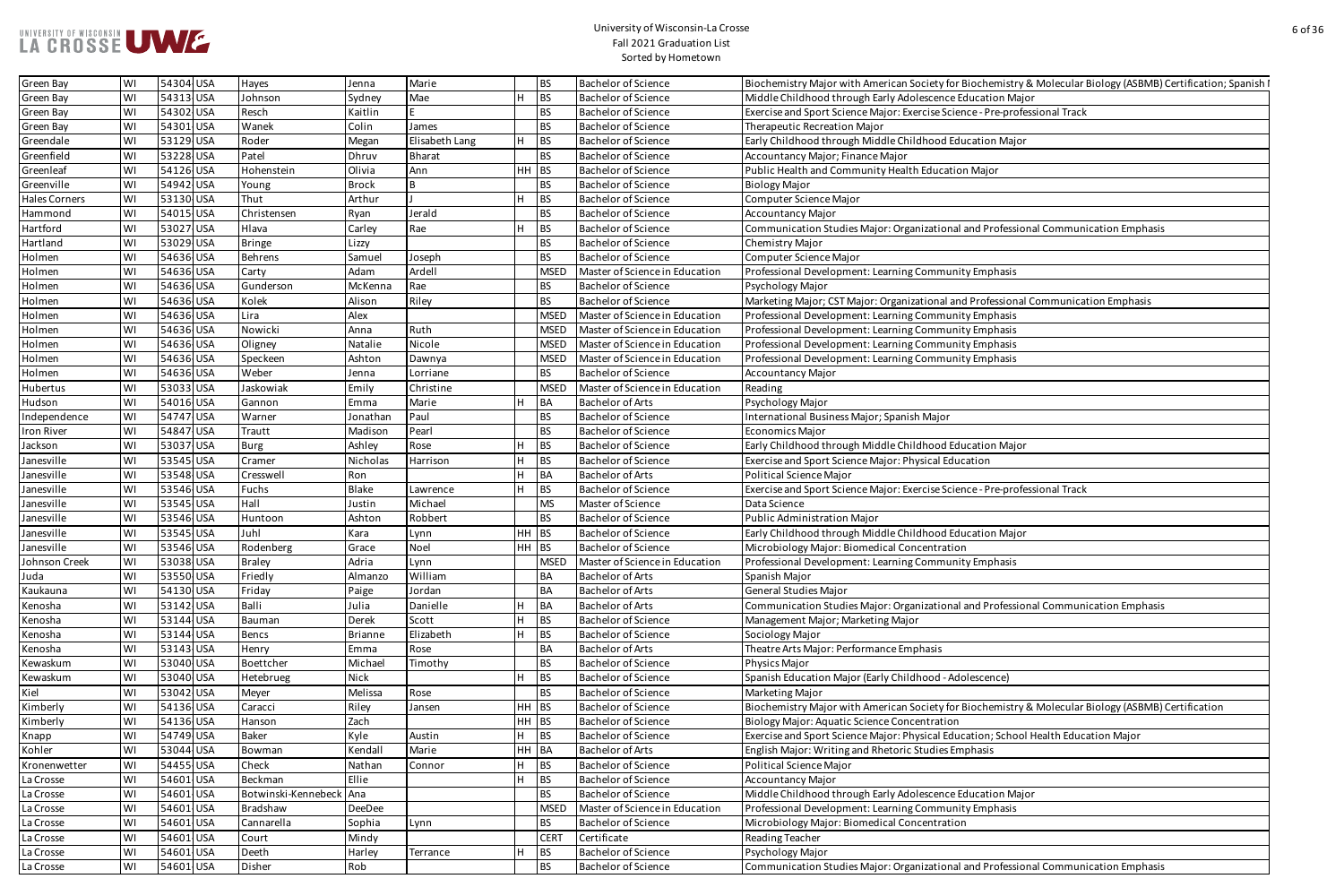

| od Education Major                                                          |
|-----------------------------------------------------------------------------|
|                                                                             |
|                                                                             |
|                                                                             |
|                                                                             |
|                                                                             |
|                                                                             |
|                                                                             |
|                                                                             |
| udies Emphasis                                                              |
|                                                                             |
|                                                                             |
|                                                                             |
|                                                                             |
| cial Planning Concentration                                                 |
|                                                                             |
| e Science - Pre-professional Track                                          |
|                                                                             |
|                                                                             |
|                                                                             |
|                                                                             |
|                                                                             |
|                                                                             |
| udies Emphasis                                                              |
| <b>Imunity Emphasis</b>                                                     |
| e Education (Broad Field) Major                                             |
|                                                                             |
|                                                                             |
| e Science - Pre-professional Track                                          |
|                                                                             |
| ies Emphasis                                                                |
|                                                                             |
|                                                                             |
|                                                                             |
|                                                                             |
|                                                                             |
|                                                                             |
|                                                                             |
|                                                                             |
|                                                                             |
| nt Major!                                                                   |
|                                                                             |
|                                                                             |
|                                                                             |
|                                                                             |
|                                                                             |
|                                                                             |
|                                                                             |
|                                                                             |
| is                                                                          |
|                                                                             |
| munity Emphasis                                                             |
|                                                                             |
|                                                                             |
|                                                                             |
| oncentration                                                                |
|                                                                             |
|                                                                             |
| e Science - Fitness Track<br>tional and Professional Communication Emphasis |

| La Crosse | WI | 54601 USA              | Durand            | Tommy           |              |       | <b>BS</b>              | <b>Bachelor of Science</b>                               | Marketing Major                                                                          |
|-----------|----|------------------------|-------------------|-----------------|--------------|-------|------------------------|----------------------------------------------------------|------------------------------------------------------------------------------------------|
| La Crosse | WI | 54601 USA              | Elsen             | Megan           | Marie        |       | <b>BS</b>              | <b>Bachelor of Science</b>                               | Early Childhood through Middle Childhood Education Major                                 |
| La Crosse | WI | 54603 USA              | Engholdt          | Kaelan          | Reed         | HН    | BS                     | <b>Bachelor of Science</b>                               | Computer Science Major                                                                   |
| La Crosse | WI | 54601 USA              | Eriksson          | Danielle        | Mary         |       | <b>BS</b>              | <b>Bachelor of Science</b>                               | <b>English Education Major</b>                                                           |
| La Crosse | WI | 54601 USA              | Faust             | Aquoya          | Levi         |       | <b>BS</b>              | <b>Bachelor of Science</b>                               | Computer Science Major                                                                   |
| La Crosse | WI | 54603 USA              | Gilbertson        | Travis          | Jeffrey      |       | <b>BS</b>              | <b>Bachelor of Science</b>                               | <b>Biology Major</b>                                                                     |
| La Crosse | WI | 54601 USA              | Godager           | McKenna         | Jeffrey      |       | <b>BA</b>              | <b>Bachelor of Arts</b>                                  | Spanish Major                                                                            |
| La Crosse | WI | 54601 USA              | Grams             | Elisabeth       | Ann          |       | <b>MSED</b>            | Master of Science in Education                           | Reading                                                                                  |
| La Crosse | WI | 54601 USA              | Helm              | Timothy         | James        |       | <b>BS</b>              | <b>Bachelor of Science</b>                               | <b>Political Science Major</b>                                                           |
| La Crosse | WI | 54601 USA              | Hoban             | Fern            |              |       | <b>BA</b>              | <b>Bachelor of Arts</b>                                  | Communication Studies Major: Media Studies Emphasis                                      |
| La Crosse | WI | 54601 USA              | Hoff              | Vince           |              |       | <b>BS</b>              | <b>Bachelor of Science</b>                               | Finance Major                                                                            |
| La Crosse | WI | 54601 USA              | Holzer            | Danne           |              |       | <b>BS</b>              | <b>Bachelor of Science</b>                               | Marketing Major                                                                          |
| La Crosse | WI | 54601 USA              | Johnson           | Cassie          |              |       | <b>BS</b>              | <b>Bachelor of Science</b>                               | Therapeutic Recreation Major                                                             |
| La Crosse | WI | 54603 USA              | Joseph            | Talia           | Hunter       | HН    | $ _{BS}$               | <b>Bachelor of Science</b>                               | Psychology Major                                                                         |
| La Crosse | WI | 54601 USA              | Kirsch            | <b>Brad</b>     |              | HH BS |                        | <b>Bachelor of Science</b>                               | Finance Major: Risk, Insurance and Financial Planning Concentration                      |
| La Crosse | WI | 54601 USA              | Krueger           | Benjamin        | Harold James |       | <b>BS</b>              | <b>Bachelor of Science</b>                               | Computer Science Major                                                                   |
| La Crosse | WI | 54601 USA              | Larson            | Michael         | Scott        | HH BS |                        | <b>Bachelor of Science</b>                               | Exercise and Sport Science Major: Exercise Science - Pre-professional Track              |
| La Crosse | WI | 54601 USA              | Leckie            | Mitchell        | Franz        |       | <b>BS</b>              | <b>Bachelor of Science</b>                               | Political Science Major                                                                  |
| La Crosse | WI | 54601 USA              | Lee               | Tou             | Houa         |       | AA                     | Associate of Arts                                        | <b>Liberal Arts</b>                                                                      |
| La Crosse | WI | 54601 USA              | Lenser            | Jacob           |              |       | <b>BS</b>              | <b>Bachelor of Science</b>                               | Accountancy Major; Finance Major                                                         |
| La Crosse | WI | 54601 USA              | Lyden             | Paul            |              |       | <b>BS</b>              | <b>Bachelor of Science</b>                               | Psychology Major                                                                         |
| La Crosse | WI | 54601 USA              | Mbuyi             | Vanessa         | Kaja         |       | <b>BS</b>              | <b>Bachelor of Science</b>                               | Microbiology Major                                                                       |
| La Crosse | WI | 54601 USA              | Meihack           | Rachel          | Anne         |       | <b>BA</b>              | <b>Bachelor of Arts</b>                                  | Communication Studies Major: Media Studies Emphasis                                      |
| La Crosse | WI | 54601 USA              | Meunier           | Chris           |              |       | <b>MSED</b>            | Master of Science in Education                           | Professional Development: Learning Community Emphasis                                    |
| La Crosse | WI | 54601 USA              | Mitchell          | <b>Breann</b>   | Dena         |       | <b>BS</b>              | <b>Bachelor of Science</b>                               | Biology Education Major; General Science Education (Broad Field) Major                   |
| La Crosse | WI | 54601 USA              | Moen              | Olivia          | Eaton        |       | <b>BS</b>              | <b>Bachelor of Science</b>                               | Psychology Major                                                                         |
| La Crosse | WI | 54601 USA              | Mork              | Allison         | Danielle     |       | <b>BS</b>              | <b>Bachelor of Science</b>                               | Exercise and Sport Science Major: Exercise Science - Pre-professional Track              |
| La Crosse | WI | 54601 USA              | Mott              | Johanna         |              |       | AA                     | Associate of Arts                                        | Liberal Arts                                                                             |
| La Crosse | WI | 54601 USA              | Norby             | Samantha        | Lee          |       | <b>BA</b>              | <b>Bachelor of Arts</b>                                  | English Major: Literary and Cultural Studies Emphasis                                    |
| La Crosse | WI | 54601 USA              | Olson             | Mikayla         | Riley        |       | <b>BS</b>              | <b>Bachelor of Science</b>                               | <b>Biology Major</b>                                                                     |
| La Crosse | W١ | 54601 USA              | Pennings          | Joshua          | Peter        |       | <b>BS</b>              | <b>Bachelor of Science</b>                               | <b>Information Systems Major</b>                                                         |
| La Crosse | WI | 54601 USA              | Perz              | Jenny           | Lynn         |       | <b>MSED</b>            | Master of Science in Education                           | Reading                                                                                  |
| La Crosse | WI | 54601 USA              | Puleo             | Audi            | Joseph       |       | <b>BS</b>              | <b>Bachelor of Science</b>                               | Psychology Major                                                                         |
| La Crosse | WI | 54601 USA              | Rice              | Benjamin        | Donald       |       | <b>BS</b>              | <b>Bachelor of Science</b>                               | Finance Major                                                                            |
| La Crosse | WI | 54601 USA              | Richman           |                 | Alexandra    | HH BS |                        | <b>Bachelor of Science</b>                               | Psychology Major; Spanish Major                                                          |
|           |    |                        |                   | Morgan          |              |       |                        |                                                          |                                                                                          |
| La Crosse | WI | 54601 USA              | Ryan<br>Schueller | Colton          | Benjamin     |       | <b>BS</b><br><b>MS</b> | <b>Bachelor of Science</b><br>Master of Science          | <b>Biology Major</b>                                                                     |
| La Crosse | WI | 54603 USA<br>54601 USA | Scislow           | Justin<br>David | Randy        |       | <b>BS</b>              | <b>Bachelor of Science</b>                               | Biology: Aquatic Science Concentration<br>International Business Major; Management Major |
| La Crosse | WI |                        |                   |                 | Pujiro       |       | BS                     |                                                          |                                                                                          |
| La Crosse | WI | 54601 USA              | Sennes            | Josh            |              | HН    |                        | <b>Bachelor of Science</b>                               | Accountancy Major; Finance Major                                                         |
| La Crosse | WI | 54601 USA              | Siewert           | Zack            |              |       | <b>BS</b>              | <b>Bachelor of Science</b><br><b>Bachelor of Science</b> | Management Major                                                                         |
| La Crosse | WI | 54601 USA              | Solberg           | Maggie          |              |       | <b>BS</b>              |                                                          | General Studies Major                                                                    |
| La Crosse | WI | 54601 USA              | Stoker            | Madeline        | Grace        |       | <b>BS</b>              | <b>Bachelor of Science</b>                               | <b>Biology Major</b>                                                                     |
| La Crosse | WI | 54601 USA              | Straubhaar        | Ashley          |              |       | <b>MSE</b>             | Master of Science in Education                           | Reading                                                                                  |
| La Crosse | WI | 54601 USA              | Struver           | Arianna         | Michelle     |       | <b>BS</b>              | <b>Bachelor of Science</b>                               | <b>Biology Major</b>                                                                     |
| La Crosse | WI | 54603 USA              | Thao              | Nhia            |              |       | <b>BA</b>              | <b>Bachelor of Arts</b>                                  | Psychology Major                                                                         |
| La Crosse | WI | 54601 USA              | Vinz              | Jacob           | Edwin        |       | <b>BS</b>              | <b>Bachelor of Science</b>                               | Psychology Major                                                                         |
| La Crosse | WI | 54601 USA              | Violette          | Alexis          | Lynn         |       | <b>BA</b>              | <b>Bachelor of Arts</b>                                  | Theatre Arts Major: Performance Emphasis                                                 |
| La Crosse | WI | 54601 USA              | Vosters           | Jake            |              |       | <b>MSED</b>            | Master of Science in Education                           | Professional Development: Learning Community Emphasis                                    |
| La Crosse | WI | 54601 USA              | Walter            | Graham          | Douglas      |       | <b>BS</b>              | <b>Bachelor of Science</b>                               | Marketing Major                                                                          |
| La Crosse | WI | 54601 USA              | Weaver            | Justice         | Dhream       |       | <b>BS</b>              | <b>Bachelor of Science</b>                               | <b>Public Administration Major</b>                                                       |
| La Crosse | WI | 54601 USA              | Weber             | Daniel          | Michael      |       | <b>BS</b>              | <b>Bachelor of Science</b>                               | Biology Major: Environmental Science Concentration                                       |
| La Crosse | WI | 54601 USA              | Winkoski          | Jake            |              |       | <b>BS</b>              | <b>Bachelor of Science</b>                               | Finance Major                                                                            |
| La Crosse | WI | 54601 USA              | Winter            | Owen            |              |       | <b>BS</b>              | <b>Bachelor of Science</b>                               | Exercise and Sport Science Major: Exercise Science - Fitness Track                       |
| La Crosse | WI | 54601 USA              | Yang              | Law Fu          | Jerry        |       | <b>BA</b>              | <b>Bachelor of Arts</b>                                  | Communication Studies Major: Organizational and Professional Communication Emphasis      |
| La Crosse | WI | 54603 USA              | Yang              | Soua            |              |       | <b>BS</b>              | <b>Bachelor of Science</b>                               | <b>Biology Major</b>                                                                     |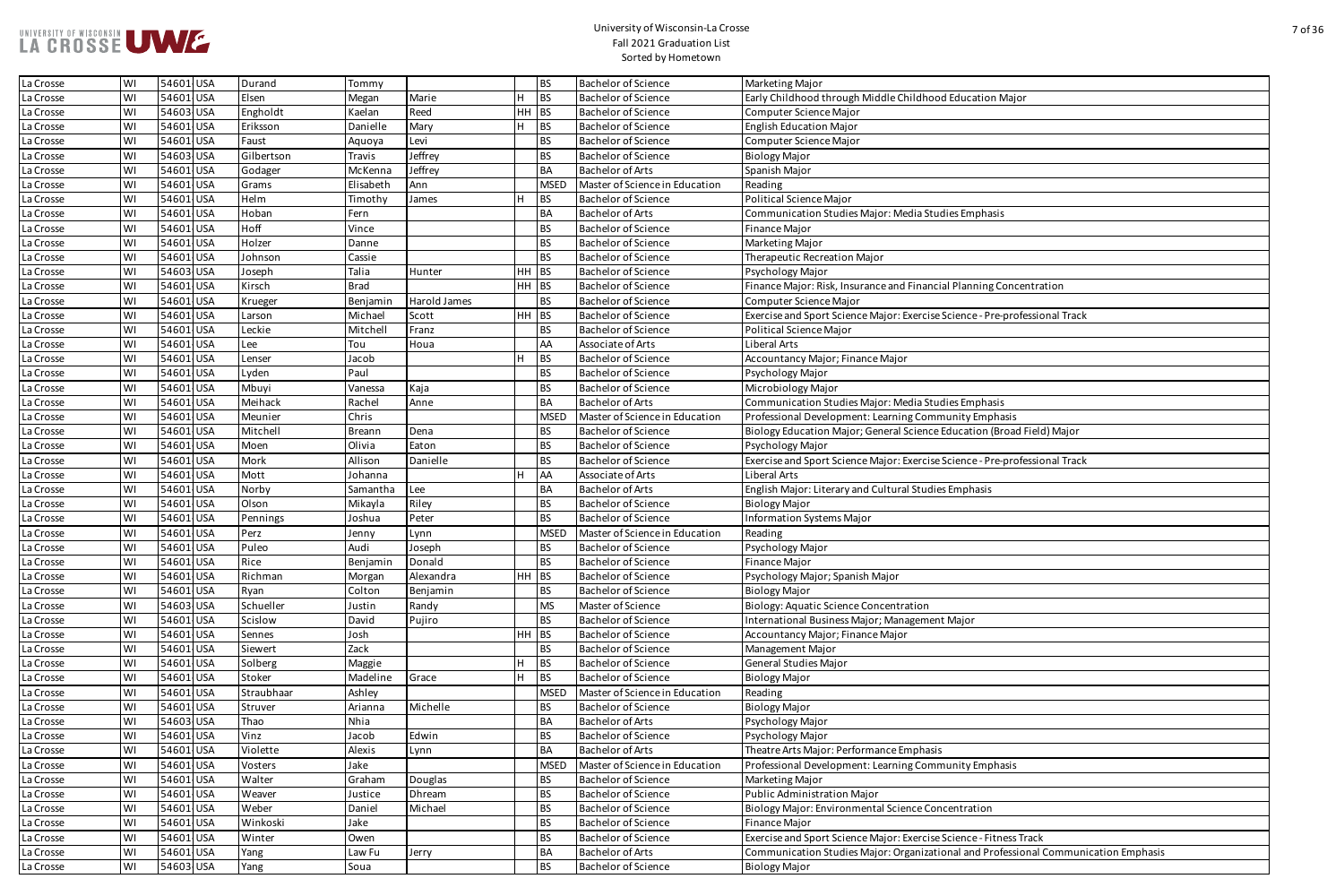| Concentration                                                  |
|----------------------------------------------------------------|
| se Science - Pre-professional Track                            |
| od Education Major                                             |
|                                                                |
|                                                                |
| ety for Biochemistry & Molecular Biology (ASBMB) Certification |
|                                                                |
|                                                                |
|                                                                |
| udies Emphasis                                                 |
|                                                                |
| tration                                                        |
|                                                                |
|                                                                |
| al Education                                                   |
|                                                                |
|                                                                |
|                                                                |
|                                                                |
|                                                                |
| tional and Professional Communication Emphasis                 |
| od Education Major                                             |
| entration                                                      |
|                                                                |
|                                                                |
|                                                                |
| entration                                                      |
|                                                                |
|                                                                |
| tional and Professional Communication Emphasis                 |
|                                                                |
|                                                                |
|                                                                |
|                                                                |
|                                                                |
|                                                                |
|                                                                |
|                                                                |
|                                                                |
| ence Education Major                                           |
| tional and Professional Communication Emphasis                 |
|                                                                |
| <b>Intration; Economics Major</b>                              |
|                                                                |
| od Education Major                                             |
| ucation Major                                                  |
|                                                                |
|                                                                |
|                                                                |
|                                                                |
|                                                                |
|                                                                |
|                                                                |
|                                                                |
|                                                                |

| La Crosse         | WI        | 54601 USA | Ziemer                           | Aaron         | Lee                  |         | <b>BS</b>   | <b>Bachelor of Science</b>     | <b>Biology Major</b>                                                                                |
|-------------------|-----------|-----------|----------------------------------|---------------|----------------------|---------|-------------|--------------------------------|-----------------------------------------------------------------------------------------------------|
| La Farge          | WI        | 54639 USA | Hansel                           | Jacob         | Alowishes Sebastian  |         | <b>BS</b>   | <b>Bachelor of Science</b>     | Biology Major: Plant and Fungal Biology Concentration                                               |
| Lake Delton       | WI        | 53940 USA | Nelson                           | Tessa         | Elizabeth            | $HH$ BS |             | <b>Bachelor of Science</b>     | Exercise and Sport Science Major: Exercise Science - Pre-professional Track                         |
| Lake Mills        | WI        | 53551 USA | Lawson                           | <b>Bailey</b> | Jo                   | $HH$ BS |             | <b>Bachelor of Science</b>     | Early Childhood through Middle Childhood Education Major                                            |
| Larsen            | WI        | 54947 USA | Keyes                            | Reilly        | Grace                |         | BS          | <b>Bachelor of Science</b>     | Psychology Major                                                                                    |
| Lodi              | WI        | 53555 USA | <b>Breunig</b>                   | Casey         | Howard               | $HH$ BS |             | <b>Bachelor of Science</b>     | <b>Biology Major</b>                                                                                |
| Lodi              | WI        | 53555 USA | Goethel                          | Paige         | Marie                |         | <b>BS</b>   | <b>Bachelor of Science</b>     | Biochemistry Major with American Society for Biochemistry & Molecular Biology (ASBMB) Certification |
| Lodi              | WI        | 53555 USA | Schaap                           | Ellie         | Jean                 |         | <b>BS</b>   | <b>Bachelor of Science</b>     | Art Education Major                                                                                 |
| Luck              | WI        | 54853 USA | Jensen                           | Isabelle      | Ann                  |         | AA          | Associate of Arts              | Liberal Arts                                                                                        |
| Luxemburg         | WI        | 54217 USA | Demmin                           | Iordan        |                      |         | <b>MS</b>   | Master of Science              | Occupational Therapy                                                                                |
| Madison           | WI        | 53704 USA | Baio                             | Carrick       |                      |         | <b>BA</b>   | <b>Bachelor of Arts</b>        | Communication Studies Major: Media Studies Emphasis                                                 |
| Madison           | WI        | 53705 USA | Dooley                           | Dylan         | <b>Francis Roger</b> |         | <b>BA</b>   | <b>Bachelor of Arts</b>        | Philosophy Major                                                                                    |
| Madison           | WI        | 53717 USA | Fuerbringer                      | Amber         | Lee                  |         | BA          | <b>Bachelor of Arts</b>        | German Studies Major: Business Concentration                                                        |
| Madison           | WI        | 53719 USA | Greene                           |               |                      |         | <b>BS</b>   | <b>Bachelor of Science</b>     | Management Major                                                                                    |
| Madison           | WI        | 53705 USA | Greve                            | Jeff          |                      |         | <b>MS</b>   | Master of Science              | Data Science                                                                                        |
| Madison           | WI        | 53705 USA | Kermgard                         | Ben           |                      |         | <b>BS</b>   | <b>Bachelor of Science</b>     | Exercise and Sport Science Major: Physical Education                                                |
| Madison           | WI        | 53703 USA | Lewandowski                      | Renee         | Olivia               |         | BS          | <b>Bachelor of Science</b>     | <b>Accountancy Major</b>                                                                            |
| Madison           | WI        | 53714 USA | Massmann                         | Maddie        |                      |         | <b>BS</b>   | <b>Bachelor of Science</b>     | Marketing Major                                                                                     |
| Madison           | WI        | 53714 USA | Pugh                             | Bo            |                      |         | <b>BS</b>   | <b>Bachelor of Science</b>     | Finance Major                                                                                       |
| Madison           | WI        | 53716 USA | Seger                            | Olivia        | Diane                |         | <b>BS</b>   | <b>Bachelor of Science</b>     | Psychology Major                                                                                    |
| Madison           | WI        | 53718 USA | Simon                            | Reid          | Arnold               |         | <b>BS</b>   | <b>Bachelor of Science</b>     | Finance Major; Political Science Major                                                              |
| Madison           | WI        | 53705 USA | <b>Skewes</b>                    | Heidi         | Jo                   |         | BA          | <b>Bachelor of Arts</b>        | Communication Studies Major: Organizational and Professional Communication Emphasis                 |
| Madison           | WI        | 53705 USA | Wallace                          | Micayla       | Rae                  |         | BS          | <b>Bachelor of Science</b>     | Early Childhood through Middle Childhood Education Major                                            |
| Madison           | WI        | 53719 USA | Weinbauer                        | Josh          |                      |         | <b>BS</b>   | <b>Bachelor of Science</b>     | Biology Major: Biomedical Science Concentration                                                     |
| Manitowish Waters | <b>WI</b> | 54545 USA | Borkowski                        | Emily         | Christina            |         | BS          | <b>Bachelor of Science</b>     | <b>Biology Major</b>                                                                                |
| Marathon          | WI        | 54448 USA | Krautkramer                      | Kara          | Marie                |         | <b>BS</b>   | <b>Bachelor of Science</b>     | <b>Biology Major</b>                                                                                |
| Marshall          | WI        | 53559 USA | Gillett                          | Jared         | Robert               |         | <b>BS</b>   | <b>Bachelor of Science</b>     | Biology Major: Biomedical Science Concentration                                                     |
| Marshfield        | WI        | 54449 USA | Lecker                           | Elizabeth     |                      |         | <b>BS</b>   | <b>Bachelor of Science</b>     | Psychology Major                                                                                    |
| Marshfield        | WI        | 54449 USA | Lovstad                          | Sawyer        | Emery                |         | <b>BS</b>   | <b>Bachelor of Science</b>     | Psychology Major                                                                                    |
| Marshfield        | WI        | 54449 USA | Schultz                          | Ashley        | Amber                | $HH$ BS |             | <b>Bachelor of Science</b>     | Communication Studies Major: Organizational and Professional Communication Emphasis                 |
| Marshfield        | WI        | 54449 USA | Vrana                            | McKinsey      | Ann                  | $HH$ BS |             | <b>Bachelor of Science</b>     | Psychology Major                                                                                    |
| Mc Farland        | WI        | 53558 USA | Kalish                           | Megan         | Rae                  |         | <b>MSED</b> | Master of Science in Education | Reading                                                                                             |
| McFarland         | WI        | 53558 USA | Jostad                           | Nathan        | Henry                |         | BS          | <b>Bachelor of Science</b>     | Finance Major                                                                                       |
| McFarland         | WI        | 53558 USA | Mortenson                        | Kacey         | Rae                  | $HH$ BS |             | <b>Bachelor of Science</b>     | Art Major                                                                                           |
| Medford           | WI        | 54451 USA | Carstensen                       | Jaden         | Rose                 |         | $ _{BS}$    | <b>Bachelor of Science</b>     | <b>Biology Major</b>                                                                                |
| Medford           | WI        | 54451 USA | Doberstein                       | Daryian       | Marie                |         | <b>BS</b>   | <b>Bachelor of Science</b>     | <b>Biology Major</b>                                                                                |
| Medford           | WI        | 54451 USA | Grunwald                         | Chett         | Michael              |         | <b>BS</b>   | <b>Bachelor of Science</b>     | <b>Biology Major</b>                                                                                |
| Medford           | WI        | 54451 USA | Wudi                             | Hailey        | Marie                | $HH$ BS |             | <b>Bachelor of Science</b>     | Psychology Major                                                                                    |
| Menasha           | WI        | 54952 USA | Gehl                             | Erica         |                      |         | <b>MS</b>   | Master of Science              | Occupational Therapy                                                                                |
| Menomonee Falls   | WI        | 53051 USA | Kreiter                          | Maya          | Lynn                 | $HH$ BS |             | <b>Bachelor of Science</b>     | Middle Childhood through Early Adolescence Education Major                                          |
| Menomonee Falls   | WI        | 53051 USA | Shepherd                         | Sarah         | Danielle             |         | <b>BS</b>   | <b>Bachelor of Science</b>     | Communication Studies Major: Organizational and Professional Communication Emphasis                 |
| Menomonie         | WI        | 54751 USA | Roe                              | Jon           |                      |         | <b>BS</b>   | <b>Bachelor of Science</b>     | Psychology Major                                                                                    |
| Mercer            | WI        | 54547 USA | Kich                             | Camille       | Claire               | $HH$ BS |             | <b>Bachelor of Science</b>     | Statistics Major: Actuarial Science Concentration; Economics Major                                  |
| Middleton         | WI        | 53562 USA | Daugherty                        | Iulia         | Elizabeth            |         | <b>MS</b>   | Master of Science              | Therapeutic Recreation                                                                              |
| Middleton         | WI        | 53562 USA | Denson                           | Haley         | Lynn                 |         | <b>BS</b>   | <b>Bachelor of Science</b>     | Early Childhood through Middle Childhood Education Major                                            |
| Middleton         | WI        | 53562 USA | Pflasterer-Jennerjohn   Madeline |               | Jean                 |         | BS          | <b>Bachelor of Science</b>     | Public Health and Community Health Education Major                                                  |
| Middleton         | WI        | 53562 USA | Thorson                          | <b>Brady</b>  | Michael              |         | <b>BS</b>   | <b>Bachelor of Science</b>     | <b>Accountancy Major</b>                                                                            |
| Middleton         | WI        | 53562 USA | Thorson                          | Tyler         | Robert               |         | <b>BS</b>   | <b>Bachelor of Science</b>     |                                                                                                     |
| Middleton         | WI        | 53562 USA | Vander Sanden                    |               | Richard              |         | <b>BS</b>   | <b>Bachelor of Science</b>     | Management Major<br>Accountancy Major; Finance Major                                                |
|                   |           |           |                                  | <b>Bryce</b>  |                      |         | BA          |                                |                                                                                                     |
| Milwaukee         | WI        | 53221 USA | Beecher                          | Natalie       | Ann                  |         |             | <b>Bachelor of Arts</b>        | English Major: Literature Emphasis                                                                  |
| Milwaukee         | WI        | 53212 USA | <b>Davies</b>                    | Gabrielle     | Maria                |         | <b>MS</b>   | Master of Science              | Healthcare Administration                                                                           |
| Milwaukee         | WI        | 53221 USA | Grewal                           | Gurtej        | Singh                |         | <b>BS</b>   | <b>Bachelor of Science</b>     | <b>Economics Major</b>                                                                              |
| Milwaukee         | WI        | 53215 USA | Mack                             | Kiante        | Rashaun              |         | <b>BS</b>   | <b>Bachelor of Science</b>     | Psychology Major                                                                                    |
| Milwaukee         | WI        | 53221 USA | Oliver                           | John          | William              |         | <b>MS</b>   | Master of Science              | <b>Applied Statistics</b>                                                                           |
| Milwaukee         | WI        | 53218 USA | Vang                             | Cynthia       | Dee                  |         | <b>BS</b>   | <b>Bachelor of Science</b>     | <b>Biology Major</b>                                                                                |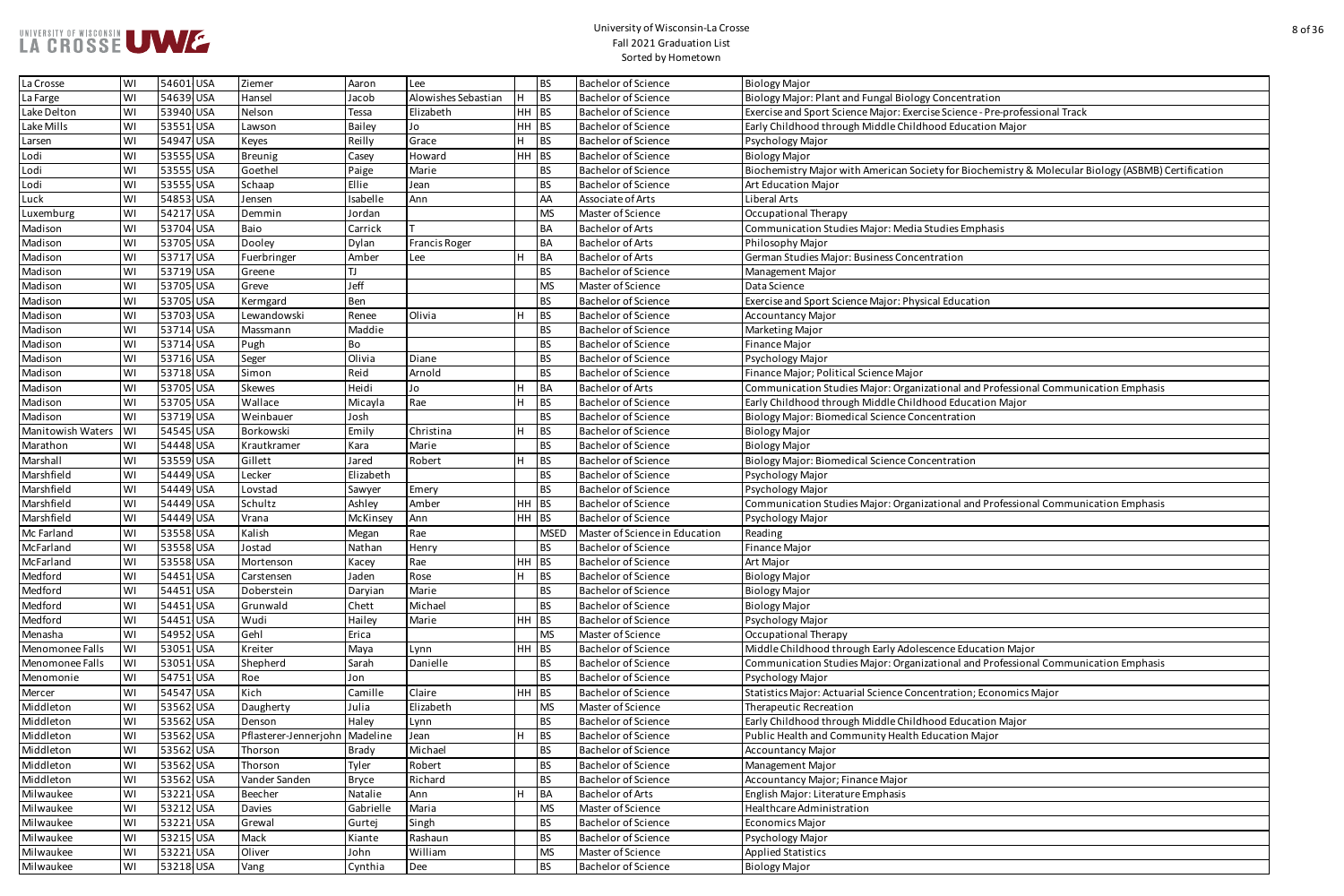| <b>Management</b>                                                   |
|---------------------------------------------------------------------|
|                                                                     |
|                                                                     |
|                                                                     |
|                                                                     |
|                                                                     |
|                                                                     |
| udies Emphasis                                                      |
|                                                                     |
|                                                                     |
|                                                                     |
|                                                                     |
|                                                                     |
|                                                                     |
|                                                                     |
|                                                                     |
| ucation Major                                                       |
| sonal Communication Emphasis                                        |
|                                                                     |
|                                                                     |
| e Education (Broad Field) Major                                     |
|                                                                     |
| od Education Major                                                  |
|                                                                     |
|                                                                     |
|                                                                     |
|                                                                     |
|                                                                     |
|                                                                     |
|                                                                     |
|                                                                     |
|                                                                     |
|                                                                     |
| ence Education Major                                                |
|                                                                     |
|                                                                     |
|                                                                     |
|                                                                     |
|                                                                     |
| al Communication Emphasis; Theatre Arts Major: Performance Emphasis |
| ucation Major                                                       |
|                                                                     |
| entration                                                           |
|                                                                     |
|                                                                     |
| munity Emphasis                                                     |
| erformance Emphasis                                                 |
|                                                                     |
| od Education Major                                                  |
|                                                                     |
|                                                                     |
| nmunity Emphasis                                                    |
|                                                                     |
|                                                                     |
|                                                                     |
|                                                                     |
|                                                                     |
|                                                                     |
|                                                                     |
|                                                                     |
|                                                                     |
|                                                                     |
|                                                                     |
|                                                                     |

| Mondovi        | WI | 54755 USA | McLean          | Tristan         | James       |         | <b>BS</b>   | <b>Bachelor of Science</b>     | Exercise and Sport Science Major: Sport Management                                                          |
|----------------|----|-----------|-----------------|-----------------|-------------|---------|-------------|--------------------------------|-------------------------------------------------------------------------------------------------------------|
| Monona         | WI | 53716 USA | Ebert           | Elizabeth       | Rachel      |         | <b>MSED</b> | Master of Science in Education | Reading                                                                                                     |
| Monona         | WI | 53716 USA | Ritcher         | Alex            |             |         | <b>BS</b>   | <b>Bachelor of Science</b>     | Computer Science Major                                                                                      |
| Monroe         | WI | 53566 USA | Flores          | Dante           | Itamar      |         | AA          | Associate of Arts              | Liberal Arts                                                                                                |
| Monroe         | WI | 53566 USA | Kline           | Kolten          | James Glenn |         | <b>MS</b>   | Master of Science              | Occupational Therapy                                                                                        |
| Mount Horeb    | WI | 53572 USA | Wenzel          | Eric            | Robert      |         | <b>MS</b>   | Master of Science              | Microbiology                                                                                                |
| Mount Pleasant | WI | 53406 USA | Garcia          | Christian       | Daniel      |         | <b>BA</b>   | <b>Bachelor of Arts</b>        | Communication Studies Major: Media Studies Emphasis                                                         |
| Mukwonago      | WI | 53149 USA | Fenner          | Daniel          | Tyler       |         | <b>BS</b>   | <b>Bachelor of Science</b>     | Management Major                                                                                            |
| Mukwonago      | WI | 53149 USA | Piper           | <b>Brittney</b> | Theresa     |         | <b>BS</b>   | <b>Bachelor of Science</b>     | Sociology Major                                                                                             |
| Muskego        | WI | 53150 USA | Dooley          | Tristan         | Paige       |         | <b>MS</b>   | Master of Science              | Healthcare Administration                                                                                   |
| Muskego        | WI | 53150 USA | Hirt            | Andrew          | Michael     |         | <b>BS</b>   | <b>Bachelor of Science</b>     | Computer Science Major                                                                                      |
| Muskego        | WI | 53150 USA | Knasinski       | Emma            | Catherine   |         | <b>BS</b>   | <b>Bachelor of Science</b>     | <b>Biology Major</b>                                                                                        |
| Muskego        | WI | 53150 USA | Koller          | Dana            |             |         | <b>MS</b>   | Master of Science              | <b>Medical Dosimetry</b>                                                                                    |
| Muskego        | WI | 53150 USA | Schure          | <b>Bryce</b>    | Allen       |         | <b>BS</b>   | <b>Bachelor of Science</b>     | Marketing Major                                                                                             |
| Muskego        | WI | 53150 USA | Szwedo          | Taylor          | Alexandra   | $HH$ BS |             | <b>Bachelor of Science</b>     | Public Health and Community Health Education Major                                                          |
| Nashotah       | WI | 53058 USA | Prendergast     | Ally            | McCallon    |         | <b>BA</b>   | <b>Bachelor of Arts</b>        | Communication Studies Major: Interpersonal Communication Emphasis                                           |
| Neenah         | WI | 54956 USA | Miller          | Nicole          | Elizabeth   |         | <b>MS</b>   | Master of Science              | Occupational Therapy                                                                                        |
| Neillsville    | WI | 54456 USA | Schoengarth     | Mindy           | Marie       | HH BS   |             | <b>Bachelor of Science</b>     | Biology Education Major; General Science Education (Broad Field) Major                                      |
| Nekoosa        | WI | 54457 USA | Larson          | Ryan            | Paul        |         | <b>BS</b>   | <b>Bachelor of Science</b>     | Physics Major: Applied Physics Emphasis                                                                     |
| New Berlin     | WI | 53151 USA | <b>Butscher</b> | Maria           | Elizabeth   |         | <b>BS</b>   | <b>Bachelor of Science</b>     | Early Childhood through Middle Childhood Education Major                                                    |
| New Berlin     | WI | 53151 USA | Fynaardt        | Leah            | Marie       |         | <b>BS</b>   | <b>Bachelor of Science</b>     | <b>Biology Major</b>                                                                                        |
| New Berlin     | WI | 53151 USA | Johnson         | Haley           | Rose        |         | <b>BS</b>   | <b>Bachelor of Science</b>     | <b>English Education Major</b>                                                                              |
| New Berlin     | WI | 53151 USA | Kattner         | Ellen           | Marie       |         | <b>BS</b>   | <b>Bachelor of Science</b>     | Biology Major; Spanish Major                                                                                |
| New Berlin     | WI | 53151 USA | Teipner         | Maddie          |             |         | <b>BS</b>   | <b>Bachelor of Science</b>     | Therapeutic Recreation Major                                                                                |
| New London     | WI | 54961 USA | Steckbauer      | Adam            | Ambrose     | HH      | <b>BS</b>   | <b>Bachelor of Science</b>     | <b>Statistics Major</b>                                                                                     |
| North Prairie  | WI | 53153 USA | Schultz         | <b>Nick</b>     |             |         | <b>BS</b>   | <b>Bachelor of Science</b>     | Finance Major                                                                                               |
| Oak Creek      | WI | 53154 USA | Gravning        | Liberty         | Jane        |         | <b>BS</b>   | <b>Bachelor of Science</b>     | <b>Biology Major</b>                                                                                        |
| Oak Creek      | WI | 53154 USA | Metz            | Leah            | Therese     | HH      | <b>BS</b>   | <b>Bachelor of Science</b>     | <b>Accountancy Major</b>                                                                                    |
| Oak Creek      | WI | 53154 USA | Moniriarani     | Naami           |             |         | <b>BS</b>   | <b>Bachelor of Science</b>     | <b>Biology Major</b>                                                                                        |
| Oak Creek      | WI | 53154 USA | Pedersen        | Lindsey         | Marion      | $HH$ BS |             | <b>Bachelor of Science</b>     | Middle Childhood through Early Adolescence Education Major                                                  |
| Oak Creek      | WI | 53154 USA | Posig           | Erin            | Joy         |         | <b>BS</b>   | <b>Bachelor of Science</b>     | <b>Biology Major</b>                                                                                        |
| Oconomowoc     | WI | 53066 USA | Docter          | Matthew         | Paul        |         | <b>BS</b>   | <b>Bachelor of Science</b>     | Accountancy Major; Finance Major                                                                            |
| Oconomowoc     | WI | 53066 USA | Else            | Noelle          | Lynn        |         | BS.         | <b>Bachelor of Science</b>     | <b>History Education Major</b>                                                                              |
| Oconomowoc     | WI | 53066 USA | Given           | Sam             |             |         | <b>BS</b>   | <b>Bachelor of Science</b>     | <b>Information Systems Major</b>                                                                            |
| Oconomowoc     | WI | 53066 USA | Miller          | <b>Beth</b>     |             |         | <b>BA</b>   | <b>Bachelor of Arts</b>        | CST Major: Organizational and Professional Communication Emphasis; Theatre Arts Major: Performance Emphasis |
| Oconomowoc     | WI | 53066 USA | Saucke          | Mackenzie       | Ann         |         | <b>BS</b>   | <b>Bachelor of Science</b>     | Public Health and Community Health Education Major                                                          |
| Omro           | WI | 54963 USA | Blythe          | Mackenzie       | Sue         |         | <b>BS</b>   | <b>Bachelor of Science</b>     | Biology Major: Biomedical Science Concentration                                                             |
| Onalaska       | WI | 54650 USA | Birdsong        | Connor          | Robert      |         | <b>BS</b>   | <b>Bachelor of Science</b>     | Marketing Major                                                                                             |
| Onalaska       | WI | 54650 USA | Garrity         | Patrick         | Michael     |         | <b>BS</b>   | <b>Bachelor of Science</b>     | <b>Finance Major</b>                                                                                        |
| Onalaska       | WI | 54650 USA | Hatch           | Rebecca         | Zabel       |         | <b>MSED</b> | Master of Science in Education | Professional Development: Learning Community Emphasis                                                       |
| Onalaska       | WI | 54650 USA |                 |                 |             |         |             | <b>Bachelor of Science</b>     | Computer Science Major; Music Major: Performance Emphasis                                                   |
|                |    | 54650 USA | Jensen          | Thomas          |             |         | <b>BS</b>   | Master of Science              |                                                                                                             |
| Onalaska       | WI |           | Kopp            | Jenna           | Ann Tomesh  |         | <b>MS</b>   |                                | Healthcare Administration                                                                                   |
| Onalaska       | WI | 54650 USA | McMahon         | Angela          | Marie       | $HH$ BS |             | <b>Bachelor of Science</b>     | Early Childhood through Middle Childhood Education Major                                                    |
| Onalaska       | WI | 54650 USA | Phillips        | McKenna         | Layne       |         | <b>BS</b>   | <b>Bachelor of Science</b>     | Psychology Major                                                                                            |
| Onalaska       | WI | 54650 USA | Pratt           | Candace         | Marie       |         | <b>MSED</b> | Master of Science in Education | Professional Development: Learning Community Emphasis                                                       |
| Onalaska       | WI | 54650 USA | Selck           | <b>Brittney</b> | Ann         |         | <b>BS</b>   | <b>Bachelor of Science</b>     | Finance Major; Accountancy Major                                                                            |
| Onalaska       | WI | 54650 USA | Shupe           | Nicholas        | Warren      |         | <b>BS</b>   | <b>Bachelor of Science</b>     | Management Major                                                                                            |
| Onalaska       | WI | 54650 USA | Sopher          | Andrew          | Jonathan    |         | <b>BS</b>   | <b>Bachelor of Science</b>     | Marketing Major                                                                                             |
| Onalaska       | WI | 54650 USA | VanderZee       | Samuel          | Joseph      |         | <b>MS</b>   | Master of Science              | <b>Applied Statistics</b>                                                                                   |
| Onalaska       | WI | 54650 USA | Vue             | Gaoying         |             |         | <b>BS</b>   | <b>Bachelor of Science</b>     | Microbiology Major                                                                                          |
| Onalaska       | WI | 54650 USA | Weverstad       | Emily           | Gene        |         | <b>BS</b>   | <b>Bachelor of Science</b>     | <b>General Studies Major</b>                                                                                |
| Oneida         | WI | 54155 USA | Weisnicht       | Courtney        | Lee         |         | <b>MS</b>   | Master of Science              | Healthcare Administration                                                                                   |
| Oshkosh        | WI | 54904 USA | Bond            | Sophia          | Miranda     |         | <b>BS</b>   | <b>Bachelor of Science</b>     | <b>Biology Education Major</b>                                                                              |
| Oshkosh        | WI | 54902 USA | <b>Buechel</b>  | Jack            | Thurman     | $HH$ BS |             | <b>Bachelor of Science</b>     | Marketing Major                                                                                             |
| Oshkosh        | WI | 54904 USA | Held            | Alex            | Jerome      |         | AA          | Associate of Arts              | Liberal Arts                                                                                                |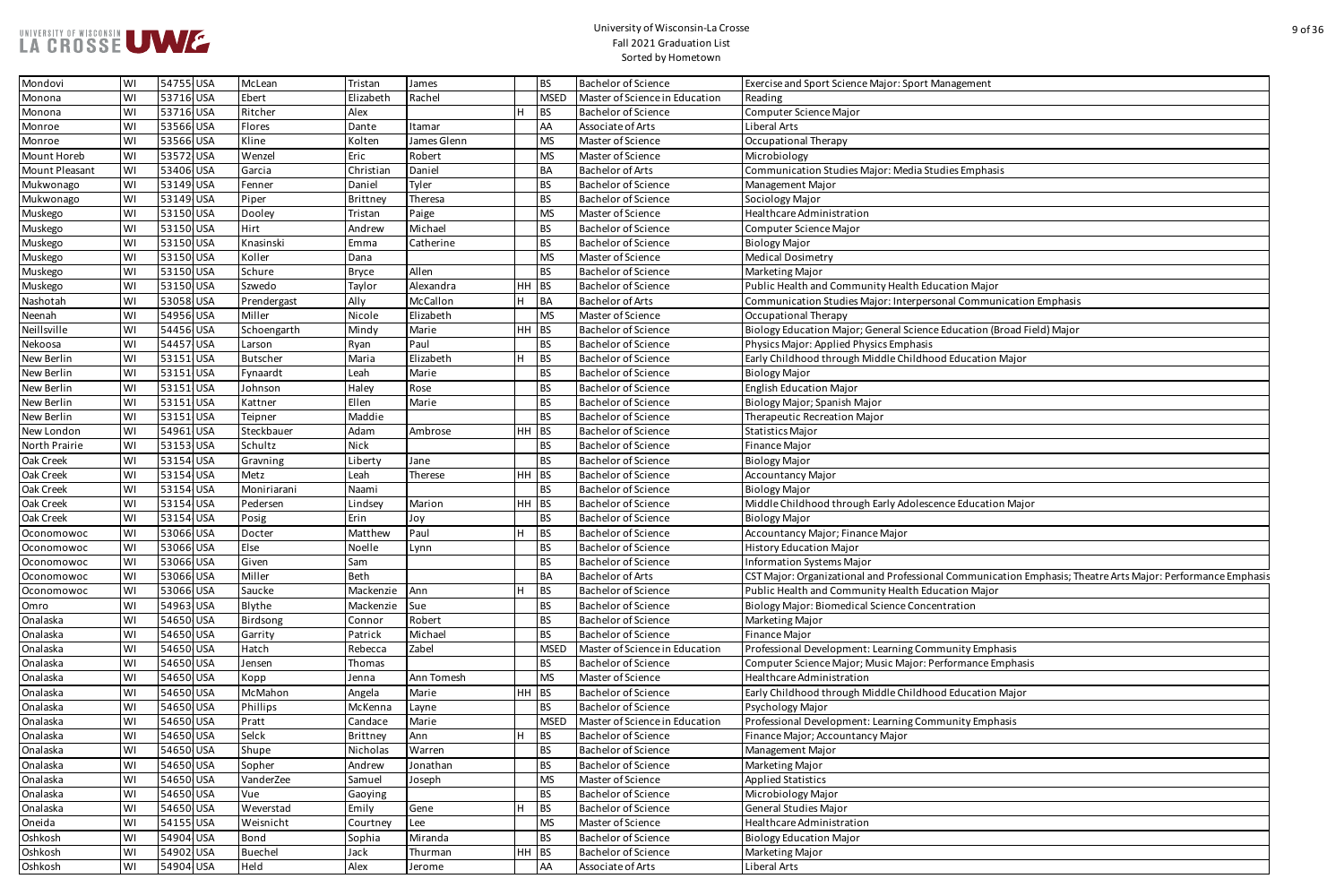| Oshkosh              | WI | 54904 USA | Lairson       | Lydia         | Rose                 |       | BS          | <b>Bachelor of Science</b>     | Sociology Major                                                                     |
|----------------------|----|-----------|---------------|---------------|----------------------|-------|-------------|--------------------------------|-------------------------------------------------------------------------------------|
| Oshkosh              | WI | 54904 USA | Novak         | Montana       | Aimee                |       | <b>BS</b>   | <b>Bachelor of Science</b>     | Political Science Major                                                             |
| Oshkosh              | WI | 54904 USA | Robl          | Cassi         |                      |       | <b>BS</b>   | <b>Bachelor of Science</b>     | Middle Childhood through Early Adolescence Education Major; Spanish Education Major |
| Osseo                | WI | 54758 USA | Boettcher     | Laikyn        | Lynn                 |       | <b>MS</b>   | Master of Science              | Occupational Therapy                                                                |
| Pardeeville          | WI | 53954 USA | Kamrath       | Jonathan      | Byron                | HH BS |             | <b>Bachelor of Science</b>     | <b>Finance Major</b>                                                                |
| Park Falls           | WI | 54552 USA | Hecimovich    | Michelle      | Margaret             |       | <b>MS</b>   | Master of Science              | Occupational Therapy                                                                |
| Pell Lake            | WI | 53157 USA | Darbro        | Georgene      | Marie                |       | <b>MSED</b> | Master of Science in Education | Reading                                                                             |
| Pepin                | WI | 54759 USA | Dolan         | Zachary       | Michael              |       | <b>BS</b>   | <b>Bachelor of Science</b>     | Marketing Major                                                                     |
| Peshtigo             | WI | 54157 USA | Sodini        | Taylor        | Kay                  |       | <b>MS</b>   | Master of Science              | Healthcare Administration                                                           |
| Pewaukee             | WI | 53072 USA | <b>Becker</b> | Jack          | Joseph               |       | <b>BS</b>   | <b>Bachelor of Science</b>     | Marketing Major                                                                     |
| Pewaukee             | WI | 53072 USA | Duchow        | Max           | Fredrick             |       | <b>BA</b>   | <b>Bachelor of Arts</b>        | Political Science Major                                                             |
| Pewaukee             | WI | 53072 USA | Holowitz      | Megan         | Ann                  |       | <b>BS</b>   | <b>Bachelor of Science</b>     | <b>Accountancy Major</b>                                                            |
| Platteville          | WI | 53818 USA | Gesin         | Jay           | Christopher Mulligan |       | <b>MSED</b> | Master of Science in Education | Professional Development: Learning Community Emphasis                               |
| Pleasant Prairie     | WI | 53158 USA | Schostok      | Stephen       | Daniel               |       | <b>BS</b>   | <b>Bachelor of Science</b>     | Art Major                                                                           |
| Plover               | WI | 54467 USA | Brezinski     | Nicole        | Irene                | HH BS |             | <b>Bachelor of Science</b>     | Early Childhood through Middle Childhood Education Major                            |
| Plover               | WI | 54467 USA | Kelly         | Lizzie        |                      |       | BS          | <b>Bachelor of Science</b>     | Exercise and Sport Science Major: Exercise Science - Pre-professional Track         |
| Plover               | WI | 54467 USA | Rekowski      | Alex          | Andrew               | HH BS |             | <b>Bachelor of Science</b>     | Finance Major                                                                       |
| Port Washington      | WI | 53074 USA | Snider        | Taylor        | Joseph-Wilson        |       | <b>BS</b>   | <b>Bachelor of Science</b>     | Public Administration Major                                                         |
| Port Wing            | WI | 54865 USA | Hoagland      | Beth          | Ann                  |       | <b>MSED</b> | Master of Science in Education | Professional Development: Learning Community Emphasis                               |
| Poynette             | WI | 53955 USA | Kerr          | Tanner        | <b>Bradley</b>       |       | <b>BS</b>   | <b>Bachelor of Science</b>     | Marketing Major                                                                     |
| Prairie du Chien     | WI | 53821 USA | Mergen        | Grace         | Elizabeth            |       | <b>BS</b>   | <b>Bachelor of Science</b>     | Psychology Major                                                                    |
| Prairie du Sac       | WI | 53578 USA | <b>Brey</b>   | <b>Brenna</b> | Mary                 |       | <b>MS</b>   | Master of Science              | Occupational Therapy                                                                |
| Prairie du Sac       | WI | 53578 USA | Holler        | Josh          |                      | HН    | $ _{BS}$    | <b>Bachelor of Science</b>     | Middle Childhood through Early Adolescence Education Major                          |
| Prairie du Sac       | WI | 53578 USA | Selden        | Kaylee        | Marie                |       | <b>MS</b>   | Master of Science              | <b>Clinical Exercise Physiology</b>                                                 |
| Pulaski              | WI | 54162 USA | Jonas         | Emma          | Noelle               |       | <b>BS</b>   | <b>Bachelor of Science</b>     | Biology Major: Plant and Fungal Biology Concentration                               |
| Pulaski              | WI | 54162 USA | Mleziva       | Katrina       | Jean                 |       | <b>BS</b>   | <b>Bachelor of Science</b>     | Finance Major                                                                       |
| Pulaski              | WI | 54162 USA | Pamperin      | Miranda       | Mae                  |       | <b>BS</b>   | <b>Bachelor of Science</b>     | <b>Biology Major</b>                                                                |
| Racine               | WI | 53405 USA | Runkel        | Megan         | Ann                  |       | BS          | <b>Bachelor of Science</b>     | Management Major                                                                    |
| Reedsburg            | WI | 53959 USA | Dunse         | Shain         | Ashton Elizabeth     |       | BS          | <b>Bachelor of Science</b>     | Early Childhood through Middle Childhood Education Major                            |
| Reedsburg            | WI | 53959 USA | Penkwitz      | Anna          | Elizabeth            | HH BS |             | <b>Bachelor of Science</b>     | Exercise and Sport Science Major: Exercise Science - Pre-professional Track         |
| Rhinelander          | WI | 54501 USA | Quinn         | Grace         | Elizabeth            | HH BS |             | <b>Bachelor of Science</b>     | Middle Childhood through Early Adolescence Education Major                          |
| Rhinelander          | WI | 54501 USA | Schickert     | Ali           | Jean                 | HH BS |             | <b>Bachelor of Science</b>     | Early Childhood through Middle Childhood Education Major                            |
| Ripon                | WI | 54971 USA | Antonakis     | Natasha       | Leigh                |       | <b>MS</b>   | Master of Science              | Healthcare Administration                                                           |
| <b>River Falls</b>   | WI | 54022 USA | Campbell      | Mackenzie     | Rose                 |       | <b>MS</b>   | Master of Science              | Occupational Therapy                                                                |
| <b>River Falls</b>   | WI | 54022 USA | Hughes        | Camron        | James                |       | <b>BS</b>   | <b>Bachelor of Science</b>     | Computer Science Major: Embedded Systems Emphasis                                   |
| Rudolph              | WI | 54475 USA | Mancl         | Tyler         | Dale                 |       | <b>BS</b>   | <b>Bachelor of Science</b>     | <b>Accountancy Major</b>                                                            |
| Saint Croix Falls    | WI | 54024 USA | Volgren       | Sydney        | Grace                |       | <b>BS</b>   | <b>Bachelor of Science</b>     | Early Childhood through Middle Childhood Education Major                            |
| Sheboygan            | WI | 53083 USA | <b>Bell</b>   | Klayton       | Andrew               |       | <b>BS</b>   | <b>Bachelor of Science</b>     | Finance Major                                                                       |
| Sheboygan            | WI | 53081 USA | Govek         | Jared         | Mark                 |       | <b>BS</b>   | <b>Bachelor of Science</b>     | Finance Major: Risk, Insurance and Financial Planning Concentration                 |
| Sheboygan            | WI | 53083 USA | Holtz         | Tori          |                      | HH BS |             | <b>Bachelor of Science</b>     | Social Studies Education Major (Broad Field Option A); History Education Major      |
| Sheboygan Falls      | WI | 53085 USA | Riemer        | Jasmine       | Elizabeth            |       | <b>BS</b>   | <b>Bachelor of Science</b>     | <b>Biology Major</b>                                                                |
| Shiocton             | WI | 54170 USA | Cummings      | Hailey        | Marie                | HH BS |             | <b>Bachelor of Science</b>     | Communication Studies Major: Media Studies Emphasis                                 |
| Shiocton             | WI | 54170 USA | Depner        | Christie      |                      |       | BS          | <b>Bachelor of Science</b>     | Accountancy Major; Finance Major                                                    |
| Shorewood            | WI | 53211 USA | Kessenich     | Jack          | Lynn                 |       | <b>BS</b>   | <b>Bachelor of Science</b>     | Accountancy Major; Finance Major                                                    |
| Slinger              | WI | 53086 USA | Monroe        |               | Joseph<br>Michelle   |       | BS          | <b>Bachelor of Science</b>     | <b>Chemistry Education Major</b>                                                    |
| Sobieski             | WI | 54171 USA | Haas          | Jena          |                      |       | <b>BS</b>   | <b>Bachelor of Science</b>     | <b>Marketing Major</b>                                                              |
| South Milwaukee      |    | 53172 USA |               | Joel          | Anthony              |       | <b>BS</b>   | <b>Bachelor of Science</b>     | Exercise and Sport Science Major: Exercise Science - Pre-professional Track         |
|                      | WI |           | Simuncak      | Jake          |                      |       |             |                                |                                                                                     |
| Sparta               | WI | 54656 USA | Cooper        | Michael       | Lawrence             |       | <b>MSED</b> | Master of Science in Education | Professional Development: Learning Community Emphasis                               |
| Sparta               | WI | 54656 USA | Crooks        | Kylee         |                      |       | <b>MSED</b> | Master of Science in Education | Reading                                                                             |
| Sparta               | WI | 54656 USA | Hall          | Gabriel       | Michael              |       | <b>BS</b>   | <b>Bachelor of Science</b>     | Psychology Major                                                                    |
| Sparta               | WI | 54656 USA | McGinnis      | Brittany      |                      |       | <b>BS</b>   | <b>Bachelor of Science</b>     | Psychology Major                                                                    |
| Spring Green         | WI | 53588 USA | Ruetten       | Kylie         | Shane                |       | <b>BS</b>   | <b>Bachelor of Science</b>     | <b>Finance Major</b>                                                                |
| Stetsonville         | WI | 54480 USA | Sullivan      | Jacob         | David                |       | <b>BS</b>   | <b>Bachelor of Science</b>     | Geography Major: Geographic Information Science Concentration                       |
| <b>Stevens Point</b> | WI | 54481 USA | Klismith      | Hope          | Lillian              |       | <b>BS</b>   | <b>Bachelor of Science</b>     | <b>Biology Major</b>                                                                |
| <b>Stevens Point</b> | WI | 54481 USA | Lawrynk       | Sam           |                      |       | <b>BS</b>   | <b>Bachelor of Science</b>     | Finance Major                                                                       |

| nce Education Major; Spanish Education Major |
|----------------------------------------------|
|                                              |
|                                              |
|                                              |
|                                              |
|                                              |
|                                              |
|                                              |
|                                              |
| munity Emphasis                              |
|                                              |
| od Education Major                           |
| e Science - Pre-professional Track           |
|                                              |
|                                              |
| munity Emphasis                              |
|                                              |
|                                              |
|                                              |
| nce Education Major                          |
|                                              |
| concentration                                |
|                                              |
|                                              |
|                                              |
| od Education Major                           |
| e Science - Pre-professional Track           |
| <b>nce Education Major</b>                   |
| od Education Major                           |
|                                              |
|                                              |
| ems Emphasis                                 |
|                                              |
| od Education Major                           |
|                                              |
| ial Planning Concentration                   |
| Id Option A); History Education Major        |
|                                              |
| dies Emphasis                                |
|                                              |
|                                              |
|                                              |
|                                              |
| e Science - Pre-professional Track           |
| munity Emphasis                              |
|                                              |
|                                              |
|                                              |
|                                              |
| n Science Concentration                      |
|                                              |
|                                              |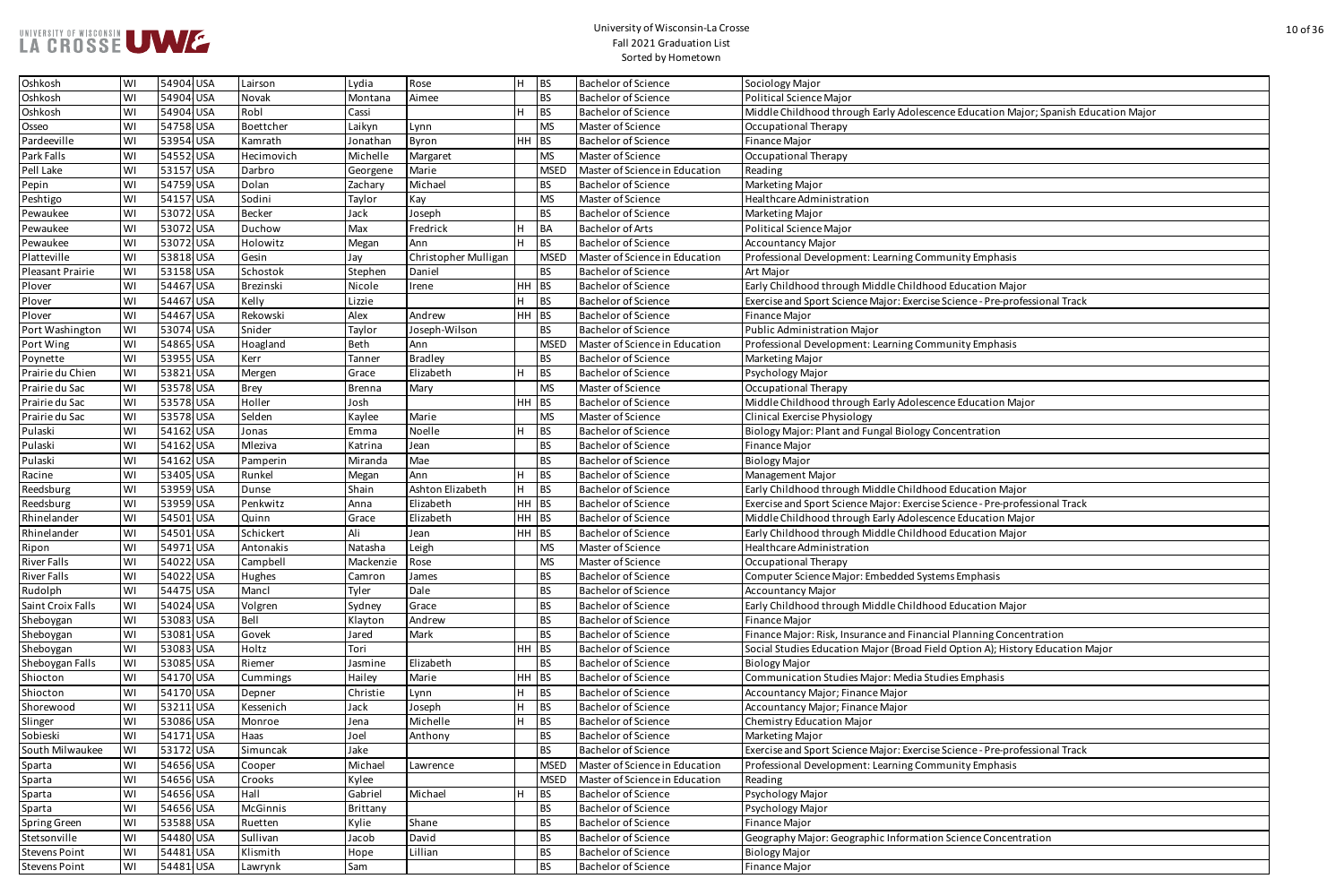

| lies Emphasis                                                 |
|---------------------------------------------------------------|
| e Science - Fitness Track                                     |
|                                                               |
| ence Education Major                                          |
|                                                               |
|                                                               |
|                                                               |
|                                                               |
|                                                               |
| lies Emphasis                                                 |
|                                                               |
|                                                               |
| e Science - Pre-professional Track                            |
| tional and Professional Communication Emphasis                |
|                                                               |
| cial Planning Concentration                                   |
|                                                               |
|                                                               |
|                                                               |
|                                                               |
|                                                               |
|                                                               |
| dical Science Concentration                                   |
|                                                               |
|                                                               |
| eld Option B)                                                 |
| e Science - Fitness Track                                     |
|                                                               |
|                                                               |
| ucation Major                                                 |
| ence Education Major                                          |
|                                                               |
|                                                               |
| tional and Professional Communication Emphasis                |
| sonal Communication Emphasis                                  |
| ommunication and Advocacy Emphasis                            |
|                                                               |
|                                                               |
|                                                               |
|                                                               |
|                                                               |
| od Education Major                                            |
|                                                               |
| sonal Communication Emphasis                                  |
| ation                                                         |
|                                                               |
|                                                               |
|                                                               |
|                                                               |
| Management                                                    |
|                                                               |
|                                                               |
|                                                               |
|                                                               |
| ty for Biochemistry & Molecular Biology (ASBMB) Certification |
|                                                               |
| nmunity Emphasis                                              |
| entration                                                     |

| <b>Stevens Point</b> | WI | 54482 USA | Moua           | Seng              | Lily            |           | <b>BA</b>   | <b>Bachelor of Arts</b>        | English Major: Writing and Rhetoric Studies Emphasis                                                |
|----------------------|----|-----------|----------------|-------------------|-----------------|-----------|-------------|--------------------------------|-----------------------------------------------------------------------------------------------------|
| <b>Stevens Point</b> | WI | 54481 USA | Rogers         | Kaitlin           | Paige           | <b>BS</b> |             | <b>Bachelor of Science</b>     | Exercise and Sport Science Major: Exercise Science - Fitness Track                                  |
| Stoddard             | WI | 54658 USA | Foley          | Drew              | James           | HH BS     |             | <b>Bachelor of Science</b>     | <b>Accountancy Major</b>                                                                            |
| Stoddard             | WI | 54658 USA | Kirven         | Hailey            |                 |           | <b>BS</b>   | <b>Bachelor of Science</b>     | Middle Childhood through Early Adolescence Education Major                                          |
| Stoughton            | WI | 53589 USA | Gates          | Athena            | H<br>Tikvah     |           | BS          | <b>Bachelor of Science</b>     | <b>Art Education Major</b>                                                                          |
| Stoughton            | WI | 53589 USA | Kleitsch       | Molly             | Elizabeth       | HH BS     |             | <b>Bachelor of Science</b>     | Management Major                                                                                    |
| Stratford            | WI | 54484 USA | Stueber        | Erin              | Kay             | HH BS     |             | <b>Bachelor of Science</b>     | <b>Biology Major</b>                                                                                |
| Stratford            | WI | 54484 USA | Ulrich         | Kaitlyn           | Marie           |           | <b>BS</b>   | <b>Bachelor of Science</b>     | Psychology Major                                                                                    |
| Sturtevant           | WI | 53177 USA | Dresen         | Emma              | Frances         |           | <b>BS</b>   | <b>Bachelor of Science</b>     | Sociology Major                                                                                     |
| Sun Prairie          | WI | 53590 USA | <b>Budde</b>   | Marilyn           | Louise          |           | <b>BA</b>   | <b>Bachelor of Arts</b>        | English Major: Writing and Rhetoric Studies Emphasis                                                |
| Sun Prairie          | WI | 53590 USA | Jones          | DeAngelo          | Terrell         |           | <b>BS</b>   | <b>Bachelor of Science</b>     | Psychology Major                                                                                    |
| Sun Prairie          | WI | 53590 USA | Millard        | Paige             | Kathryn         |           | <b>BS</b>   | <b>Bachelor of Science</b>     | Exercise and Sport Science Major: Exercise Science - Pre-professional Track                         |
| Sun Prairie          | WI | 53590 USA | Neidinger      | Chloe             | Elise           | $HH$ BS   |             | <b>Bachelor of Science</b>     | Communication Studies Major: Organizational and Professional Communication Emphasis                 |
| <b>Sussex</b>        | WI | 53089 USA | Schrader       | Jason             | Craig           | HH BA     |             | <b>Bachelor of Arts</b>        | Political Science Major; Sociology Major                                                            |
| <b>Sussex</b>        | WI | 53089 USA | Walters        | Luke              |                 |           | <b>BS</b>   | <b>Bachelor of Science</b>     | Finance Major: Risk, Insurance and Financial Planning Concentration                                 |
| Thiensville          | WI | 53092 USA | Reiels         | Collin            | Joseph          |           | <b>BS</b>   | <b>Bachelor of Science</b>     | Management Major                                                                                    |
| Thiensville          | WI | 53092 USA | Timm           | Jake              |                 |           | <b>BS</b>   | <b>Bachelor of Science</b>     | Finance Major                                                                                       |
| Tomah                | WI | 54660 USA | Dechant        | Josephine         |                 |           | <b>BS</b>   | <b>Bachelor of Science</b>     | Psychology Major                                                                                    |
| Tomah                | WI | 54660 USA | Gille          | Kayla             | Helen           |           | <b>BS</b>   | <b>Bachelor of Science</b>     | <b>Accountancy Major</b>                                                                            |
| Tomah                | WI | 54660 USA | Lambert        | Kalie             |                 |           | <b>BS</b>   | <b>Bachelor of Science</b>     | <b>Biology Major</b>                                                                                |
| Tomah                | WI | 54660 USA | Salvo          | Nick              | Parker          |           | <b>MSE</b>  | Master of Software Engineering | Software Engineering                                                                                |
| Tomahawk             | WI | 54487 USA | Kummerfeldt    | Emma              | Katherine<br>H  |           | <b>BS</b>   | <b>Bachelor of Science</b>     | Psychology Major; Biology Major: Biomedical Science Concentration                                   |
| Tomahawk             | WI | 54487 USA | Wallenfang     | Quinton           | Lloyd           |           | <b>BS</b>   | <b>Bachelor of Science</b>     | Management Major                                                                                    |
| Trevor               | WI | 53179 USA | Marshall       | Duncan            | Nicholas        |           | <b>BS</b>   | <b>Bachelor of Science</b>     | <b>Finance Major</b>                                                                                |
| <b>Twin Lakes</b>    | WI | 53181 USA | White          | Alyssa            | Ryan            | $HH$ BS   |             | <b>Bachelor of Science</b>     | Social Studies Education Major (Broad Field Option B)                                               |
| <b>Two Rivers</b>    | WI | 54241 USA | <b>Duprey</b>  | Tristan           | Jacob           | H         | BS          | <b>Bachelor of Science</b>     | Exercise and Sport Science Major: Exercise Science - Fitness Track                                  |
| <b>Two Rivers</b>    | WI | 54241 USA | Henrickson     | Angela            | Josephine       | HH BS     |             | <b>Bachelor of Science</b>     | Psychology Major                                                                                    |
| <b>Two Rivers</b>    | WI | 54241 USA | Shimanek       | Hannah            | Evelyn Isabelle | HH BS     |             | <b>Bachelor of Science</b>     | Public Health and Community Health Education Major                                                  |
| <b>Two Rivers</b>    | WI | 54241 USA | Wachowski      | Allie             |                 |           | <b>BS</b>   | <b>Bachelor of Science</b>     | Middle Childhood through Early Adolescence Education Major                                          |
| Verona               | WI | 53593 USA | Blaha          | Heidi             | Jean            |           | <b>MS</b>   | Master of Science              | Healthcare Administration                                                                           |
| Verona               | WI | 53593 USA | Blumer         | Veronica          | Jean            |           | BA          | <b>Bachelor of Arts</b>        | Psychology Major                                                                                    |
| Verona               | WI | 53593 USA | Coshun         | John              | <b>Hollis</b>   |           | <b>BS</b>   | <b>Bachelor of Science</b>     | Communication Studies Major: Organizational and Professional Communication Emphasis                 |
| Verona               | WI | 53593 USA | Haessig        | Will              |                 |           | <b>BS</b>   | <b>Bachelor of Science</b>     | Communication Studies Major: Interpersonal Communication Emphasis                                   |
| Verona               | WI | 53593 USA | Pabich         | Karly             | Kay             |           | <b>BS</b>   | <b>Bachelor of Science</b>     | Communication Studies Major: Public Communication and Advocacy Emphasis                             |
| Verona               | WI | 53593 USA | Rosati         | Anthony           | Joseph          |           | <b>BS</b>   | <b>Bachelor of Science</b>     | Accountancy Major; Finance Major                                                                    |
| Viroqua              | WI | 54665 USA | Hanson         | Mallory           | <b>Brianne</b>  | $HH$ BS   |             | <b>Bachelor of Science</b>     | Therapeutic Recreation Major                                                                        |
| Viroqua              | WI | 54665 USA | Rood           | Jason             |                 |           | AA          | Associate of Arts              | Liberal Arts                                                                                        |
| Wales                | WI | 53183 USA | Duggan         | Marissa           | Emma            | HH BS     |             | <b>Bachelor of Science</b>     | <b>Biology Major</b>                                                                                |
| Watertown            | WI | 53098 USA | Heiser         | Alexander         | Michael James   |           | <b>BS</b>   | <b>Bachelor of Science</b>     | <b>History Education Major</b>                                                                      |
| Watertown            | WI | 53094 USA | Piasecki       | Haley             | Anne            |           | <b>BS</b>   | <b>Bachelor of Science</b>     | Early Childhood through Middle Childhood Education Major                                            |
| Watertown            | WI | 53094 USA | Yaeggi         | Ezekiel           | Cory            |           | <b>BS</b>   | <b>Bachelor of Science</b>     | Management Major; Psychology Major                                                                  |
| Waukesha             | WI | 53189 USA | <b>Brown</b>   | Megan             | Louise          | HH BA     |             | <b>Bachelor of Arts</b>        | Communication Studies Major: Interpersonal Communication Emphasis                                   |
| Waukesha             | WI | 53189 USA | Henkhaus       | Sarah             | Anne            |           | <b>BS</b>   | <b>Bachelor of Science</b>     | Biology Major: Aquatic Science Concentration                                                        |
| Waukesha             | WI | 53186 USA | Lemke          | Abby              |                 | HH BA     |             | <b>Bachelor of Arts</b>        | Sociology Major                                                                                     |
| Waukesha             | WI | 53189 USA | Markey         | Joseph            | Peter           |           | <b>BS</b>   | <b>Bachelor of Science</b>     | Geography Major                                                                                     |
| Waukesha             | WI | 53189 USA | Radtke         | Alexis            | Marie           |           | <b>BS</b>   | <b>Bachelor of Science</b>     | <b>Biology Major</b>                                                                                |
| Waukesha             | WI | 53188 USA | Shepard        | Evan              | Michael         |           | <b>BS</b>   | <b>Bachelor of Science</b>     | Exercise and Sport Science Major: Sport Management                                                  |
| Waunakee             | WI | 53597 USA | Lorenz         | Nathan            | Michael         |           | <b>BS</b>   | <b>Bachelor of Science</b>     | Management Major                                                                                    |
| Waunakee             | WI | 53597 USA | Webster        | Preston           | John            |           | <b>BS</b>   | <b>Bachelor of Science</b>     | Finance Major                                                                                       |
|                      | WI | 54981 USA |                |                   | Kathleen        |           | <b>BS</b>   | <b>Bachelor of Science</b>     | <b>Accountancy Major</b>                                                                            |
| Waupaca              | WI | 53963 USA | Hayes<br>Keach | Lauren<br>McKenna | Sue             |           | <b>MS</b>   | Master of Science              | Occupational Therapy                                                                                |
| Waupun               | WI | 53963 USA | Veleke         |                   | Curtis<br>H     |           | BS          | <b>Bachelor of Science</b>     | Biochemistry Major with American Society for Biochemistry & Molecular Biology (ASBMB) Certification |
| Waupun<br>Wausau     | WI | 54401 USA | Breunig        | Carter<br>Nathan  | Ralph           |           | <b>BS</b>   | <b>Bachelor of Science</b>     | Computer Science Major                                                                              |
|                      |    | 54403 USA | Derfus         |                   |                 |           | <b>MSED</b> | Master of Science in Education |                                                                                                     |
| Wausau               | WI |           |                | Alex              |                 |           |             |                                | Professional Development: Learning Community Emphasis                                               |
| Wausau               | WI | 54401 USA | Durr           | Jordan            | David           |           | <b>BS</b>   | <b>Bachelor of Science</b>     | <b>Biology Major: Biomedical Science Concentration</b>                                              |